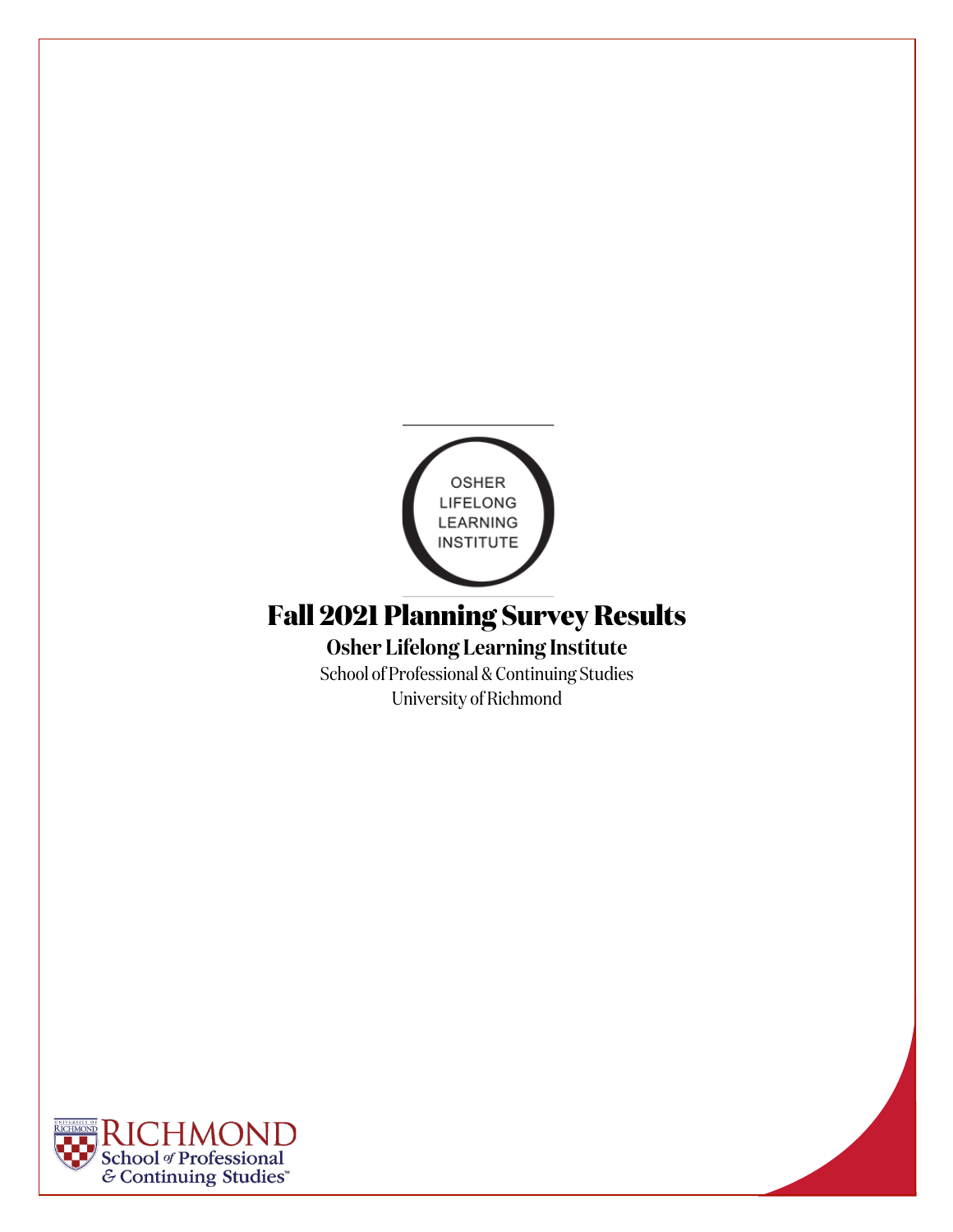# Q1 On a scale of 1 to 3, where 1 is your most preferred learning approach and 3 is your least preferred learning approach, please rank order the following:



|                                                                                                                                          |               | 2             | 3             | <b>TOTAL</b> | <b>SCORE</b> |
|------------------------------------------------------------------------------------------------------------------------------------------|---------------|---------------|---------------|--------------|--------------|
| Traditional in-person, on-campus, classroom-based lectures                                                                               | 51.83%<br>184 | 24.23%<br>86  | 23.94%<br>85  | 355          | 2.28         |
| Remote Zoom-based lectures                                                                                                               | 14.37%<br>51  | 29.86%<br>106 | 55.77%<br>198 | 355          | 1.59         |
| A hybrid class model with some students attending on-campus lectures along<br>with remote students participating simultaneously via Zoom | 33.80%<br>120 | 45.92%<br>163 | 20.28%<br>72  | 355          | 2 14         |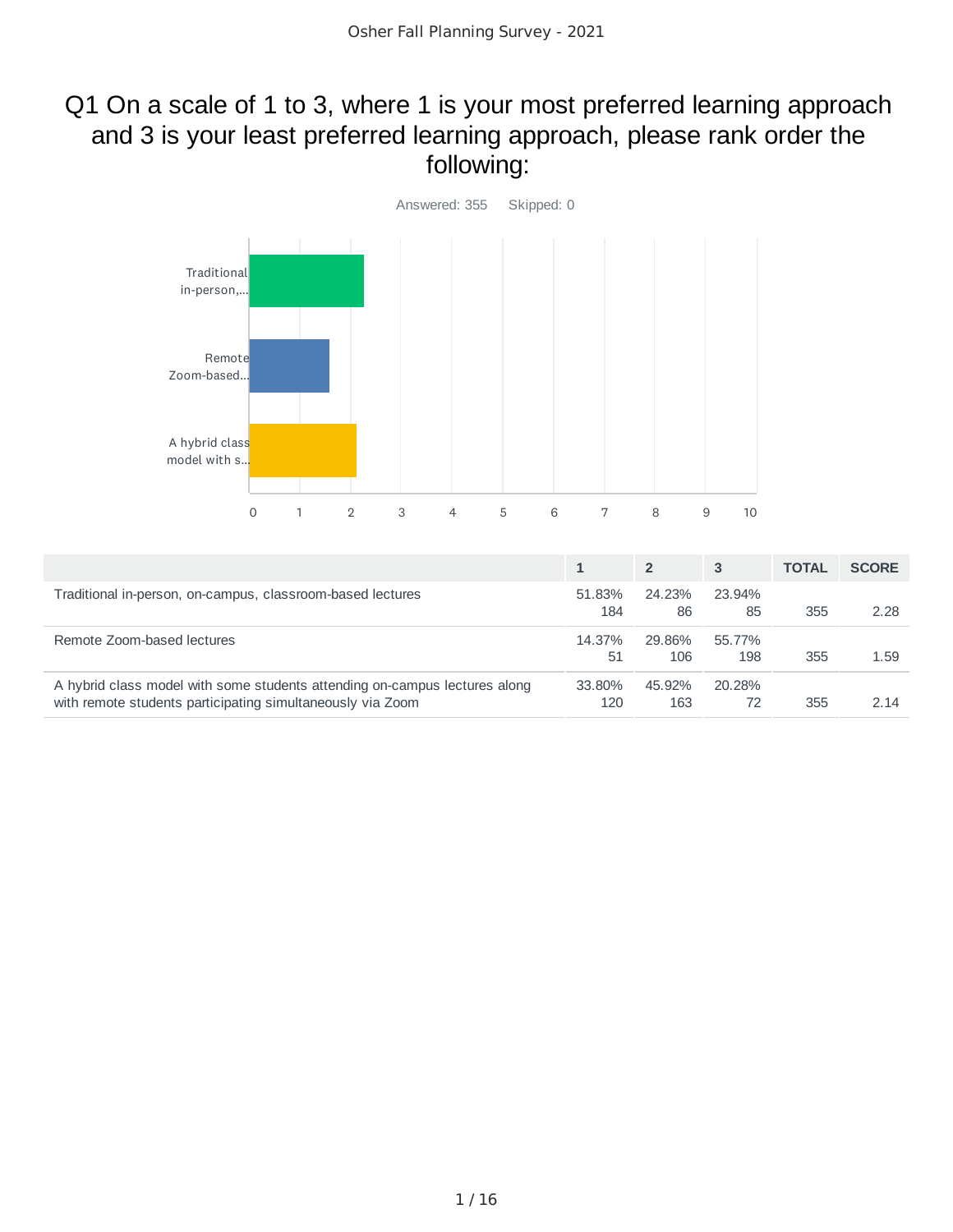## Q2 How ready are you to take Osher classes in-person on campus once UR reopens?



| <b>ANSWER CHOICES</b>                                                                                           | <b>RESPONSES</b> |     |
|-----------------------------------------------------------------------------------------------------------------|------------------|-----|
| I'm ready to get back to the classroom as soon as possible                                                      | 34.09%           | 120 |
| I'm ready to get back to the classroom, but only under certain health-related conditions (to be detailed below) | 38.92%           | 137 |
| I'm not ready at this time                                                                                      | 13.07%           | 46  |
| I'm not sure at this time                                                                                       | 13.92%           | 49  |
| <b>TOTAL</b>                                                                                                    |                  | 352 |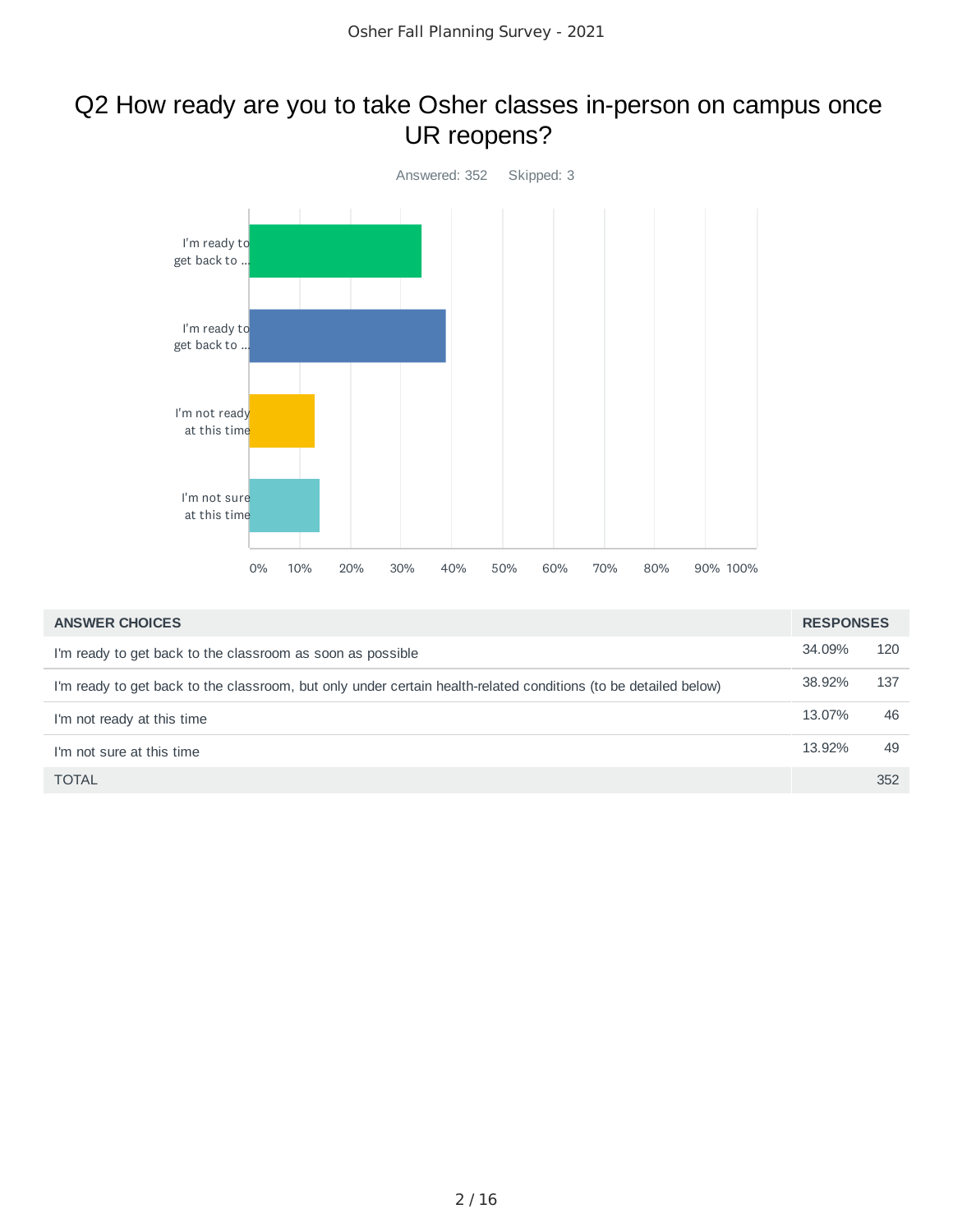# Q3 What restrictions or conditions would be needed for you to be more comfortable with return to in-person classes at the UR campus? (check all that apply)



| <b>ANSWER CHOICES</b>                                            | <b>RESPONSES</b> |     |
|------------------------------------------------------------------|------------------|-----|
| Masks                                                            | 73.72%           | 101 |
| Social distancing                                                | 72.99%           | 100 |
| Requiring attendees to have full complement of Covid-19 vaccines | 71.53%           | 98  |
| Other (please specify)                                           | 12.41%           | 17  |
| Total Respondents: 137                                           |                  |     |

| # | <b>OTHER (PLEASE SPECIFY)</b>                                                                                                                                                              | <b>DATE</b>        |
|---|--------------------------------------------------------------------------------------------------------------------------------------------------------------------------------------------|--------------------|
|   | Would much prefer attendees to have COVID vaccines, but wouldn't require                                                                                                                   | 4/19/2021 2:00 PM  |
| 2 | Limited class size                                                                                                                                                                         | 4/13/2021 5:39 PM  |
| 3 | That the CDC is saying that such gatherings are reasonably safe.                                                                                                                           | 4/13/2021 10:22 AM |
| 4 | Herd immunity achieved.                                                                                                                                                                    | 4/11/2021 7:14 PM  |
| 5 | Limit number of attendees depending on the size of the classroom.                                                                                                                          | 4/10/2021 7:17 AM  |
| 6 | I believe for safety my preference would be masks and the full complement of Covid-19<br>vaccines.                                                                                         | 4/7/2021 3:05 PM   |
| 7 | Due to Covid variants and yet to be determined length of effectiveness of each vaccine, I feel<br>masks and social distancing are best until more information is known about the vaccines. | 4/7/2021 9:54 AM   |
| 8 | I would ask that people our age who elect not to get the vaccine to participate remotely.                                                                                                  | 4/6/2021 5:19 PM   |
| 9 | Overall Virginia Covid levels reasonable                                                                                                                                                   | 4/6/2021 12:37 PM  |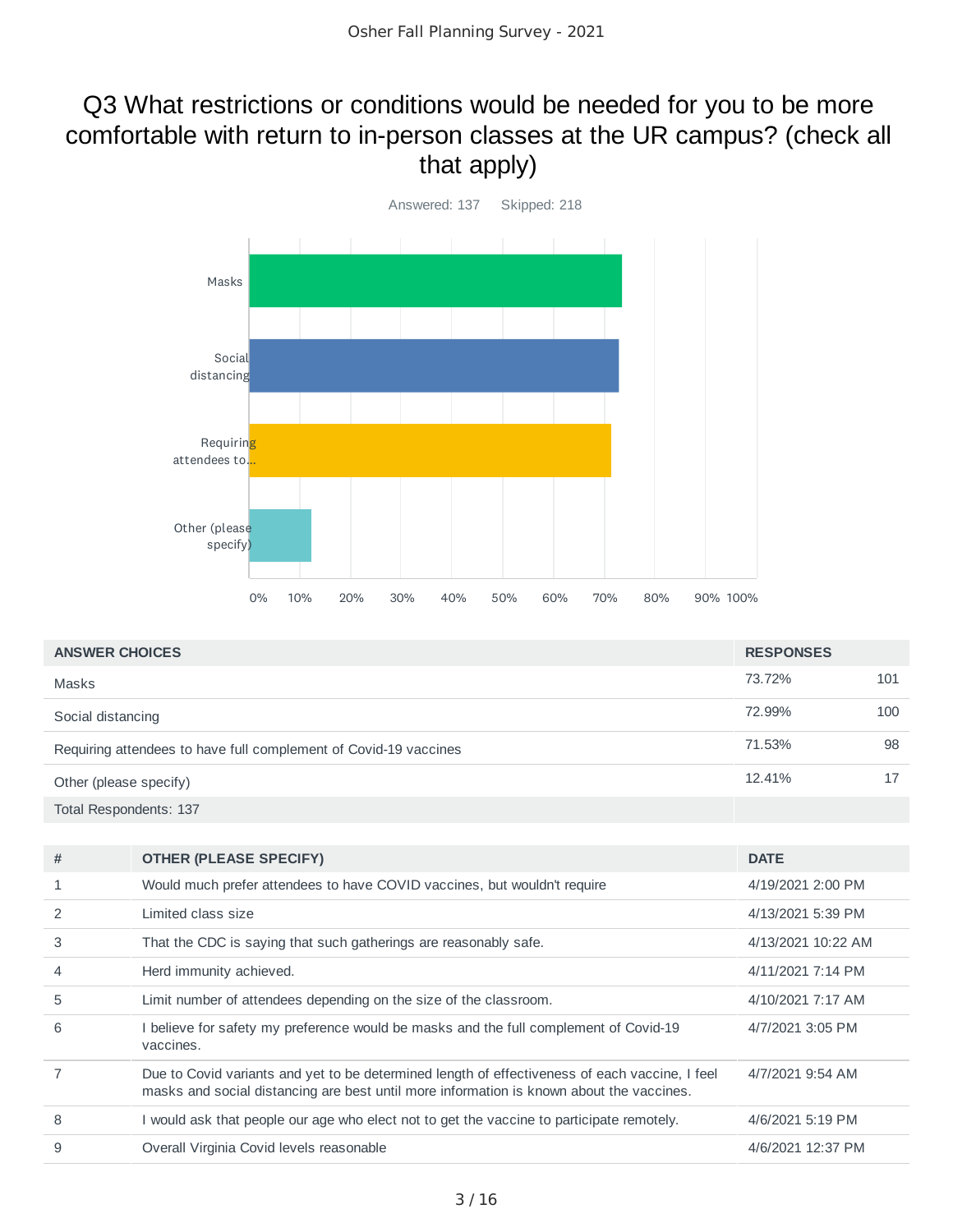| 10 | Rooms with reasonable ventilation.                                                                                                                                                                                                                                                                                                 | 4/5/2021 6:06 PM  |
|----|------------------------------------------------------------------------------------------------------------------------------------------------------------------------------------------------------------------------------------------------------------------------------------------------------------------------------------|-------------------|
| 11 | Above choices as long as numbers keep going down & no spikes happen.                                                                                                                                                                                                                                                               | 4/5/2021 5:13 PM  |
| 12 | If the vaccines are ineffective toward the new variants. I think I'd have to go back to zoom                                                                                                                                                                                                                                       | 4/5/2021 2:37 PM  |
| 13 | not sure, depends on Covid metrics at the time.                                                                                                                                                                                                                                                                                    | 4/5/2021 12:33 PM |
| 14 | Prefer for attendees to have vaccines, but may not be identifiable or enforceable.                                                                                                                                                                                                                                                 | 4/5/2021 11:40 AM |
| 15 | I love the thought of in person classes, but not wild about wearing masks, etc. Glenmore Yoga<br>offers the hybrid option but their technical difficulties caused me to drop back to online. Every<br>cough, scratch, wisper was distracting can't mute the in person room like I can mute from<br>home to limit background noise. | 4/5/2021 11:36 AM |
| 16 | for now I prefer if everyone wears masks in the classroom, that is, until vaccination/herd<br>immunity is achieved and the incidence of COVID is rare                                                                                                                                                                              | 4/5/2021 11:32 AM |
| 17 | Masks and soc dist only required depending on life at that time.                                                                                                                                                                                                                                                                   | 4/5/2021 10:33 AM |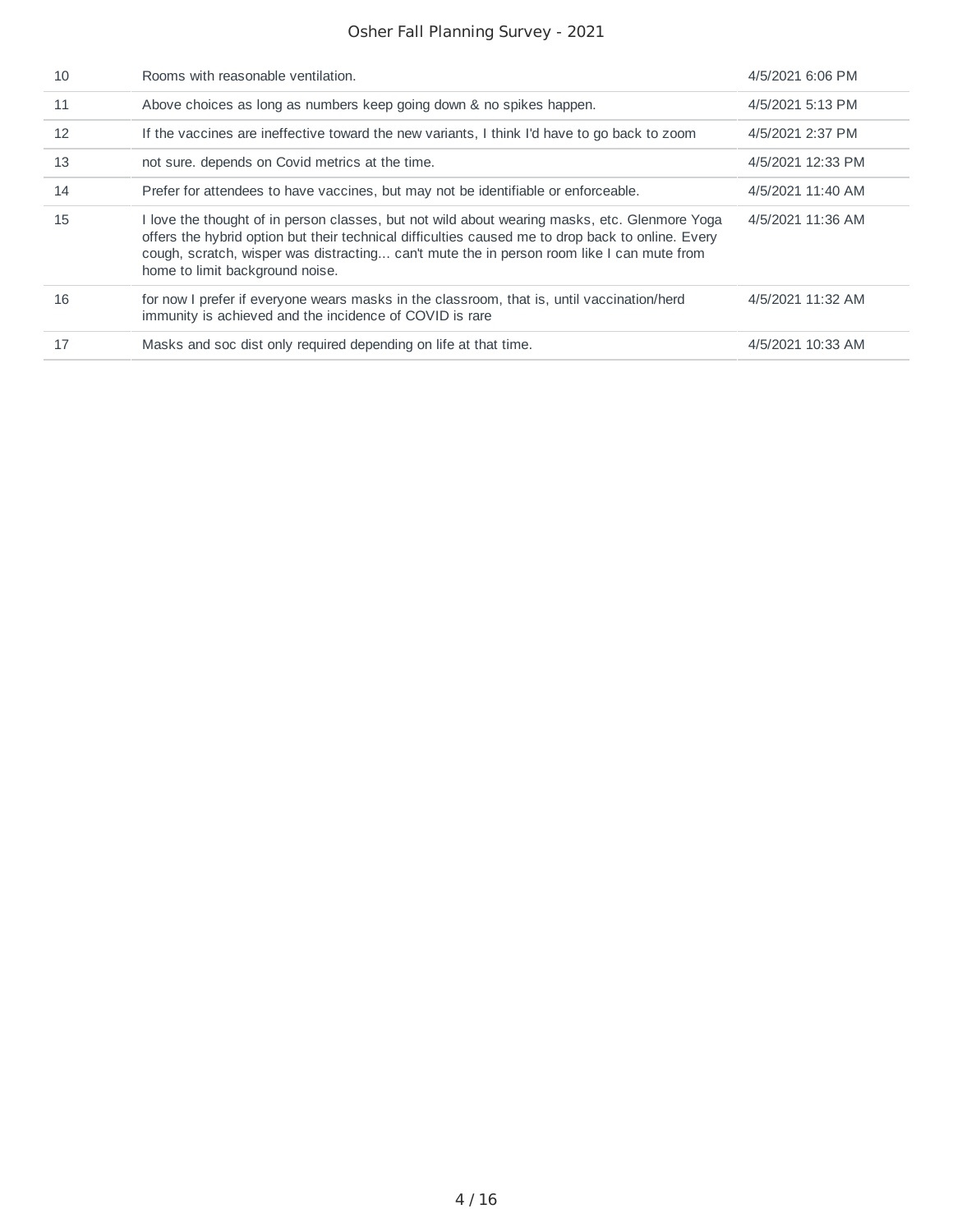# Q4 Over the past year have you taken any Osher classes online that were offered via Zoom technology?



| <b>ANSWER CHOICES</b> | <b>RESPONSES</b> |     |
|-----------------------|------------------|-----|
| Yes                   | 81.48%           | 286 |
| <b>No</b>             | 18.52%           | 65  |
| <b>TOTAL</b>          | 351              |     |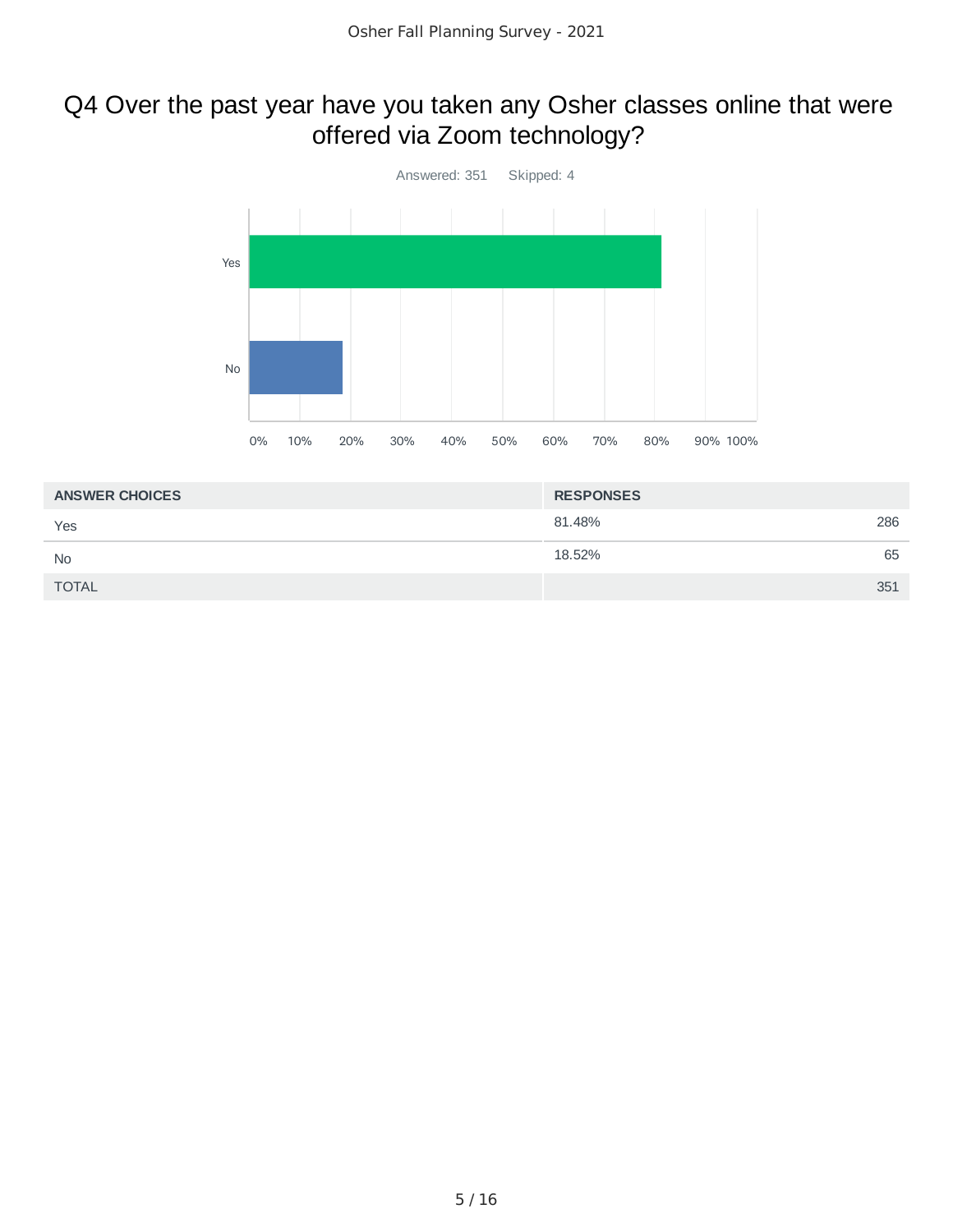## Q5 What was your level of satisfaction with the Zoom class(es) in which you participated?

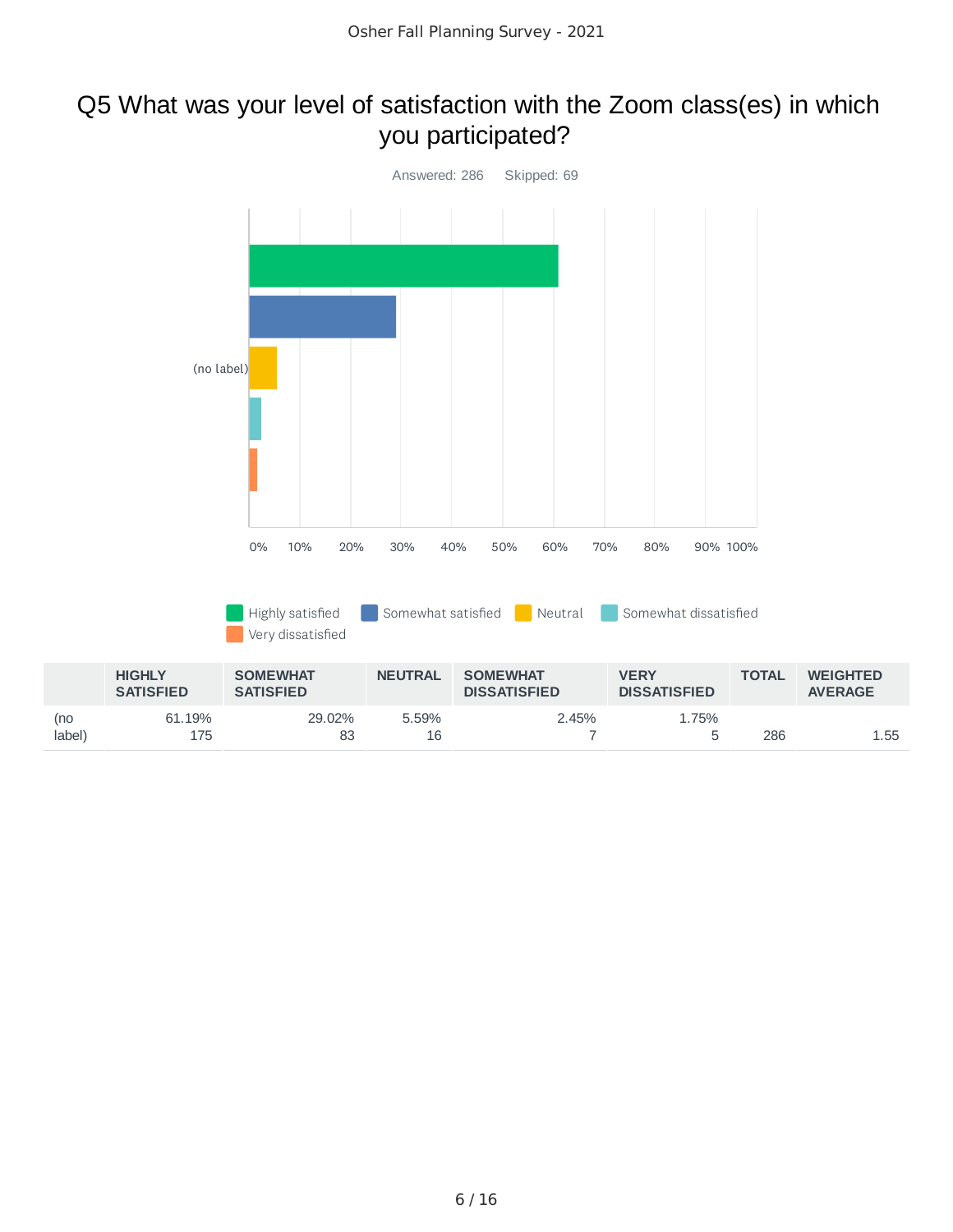# Q6 Please provide any additional comments or questions you may have:

Answered: 190 Skipped: 165

| #              | <b>RESPONSES</b>                                                                                                                                                                                                                                                                                                                                                                                                                               | <b>DATE</b>        |
|----------------|------------------------------------------------------------------------------------------------------------------------------------------------------------------------------------------------------------------------------------------------------------------------------------------------------------------------------------------------------------------------------------------------------------------------------------------------|--------------------|
| 1              | Zoom has worked out well, but I think I enjoy the in-person classes better. I feel more<br>committed, I pay more attention, and I enjoy being on campus.                                                                                                                                                                                                                                                                                       | 4/19/2021 8:31 PM  |
| 2              | Hard to rank my preferences. I think the zoom classes have been great and would like to<br>continue to have some zoom choices.                                                                                                                                                                                                                                                                                                                 | 4/17/2021 8:15 AM  |
| 3              | A hybrid situation would allow me to take more classes. UR campus is 20 minutes away and<br>when classes are a couple of hours apart, I would typically not sign up for both of them with an<br>all on-campus situation due to the inconvenience. I am hopeful that a hybrid situation can be<br>done. Also, online will allow those out of town or in vacation homes to continue to participate<br>as well as those who have trouble walking. | 4/14/2021 3:34 PM  |
| $\overline{4}$ | Initially too many people were trying to inject comments, and it led to confusion. Seems better<br>now, but there are some individuals that sure like to talk and tie up a lot of time.                                                                                                                                                                                                                                                        | 4/14/2021 3:15 PM  |
| 5              | Though I really like virtual lecture classes, it makes the social activities more important to be<br>in person.                                                                                                                                                                                                                                                                                                                                | 4/14/2021 12:32 PM |
| 6              | I found that the Zoom classes were better than I expected and allowed me to participate if I<br>was not in Richmond. They were an unexpected pleasant surprise although I still missed being<br>on campus.                                                                                                                                                                                                                                     | 4/14/2021 12:24 PM |
| 7              | Very appreciative of the efforts of our OSHER staff and leadership for getting us through the<br>past year plus and doing everything possible to keep us engaged and connected to one<br>another.                                                                                                                                                                                                                                              | 4/14/2021 11:10 AM |
| 8              | If the University requires undergrad and graduate students to have the vaccine, the same<br>requirement needs to be applied to Osher students                                                                                                                                                                                                                                                                                                  | 4/13/2021 5:19 PM  |
| 9              | Zoom is good but in person is better.                                                                                                                                                                                                                                                                                                                                                                                                          | 4/13/2021 5:03 PM  |
| 10             | Y'all (and the instructors) have been doing an exemplary job under shuffling circumstances.<br>Thank you.                                                                                                                                                                                                                                                                                                                                      | 4/13/2021 4:52 PM  |
| 11             | none                                                                                                                                                                                                                                                                                                                                                                                                                                           | 4/13/2021 4:20 PM  |
| 12             | I think it has been amazing how creative Osher has been in providing the classes over the<br>past year.                                                                                                                                                                                                                                                                                                                                        | 4/13/2021 3:58 PM  |
| 13             | Thank you for this opportunity to give input!                                                                                                                                                                                                                                                                                                                                                                                                  | 4/13/2021 2:22 PM  |
| 14             | The experience of being on the UR campus cannot be matched in a zoom class environment                                                                                                                                                                                                                                                                                                                                                         | 4/13/2021 2:01 PM  |
| 15             | Zoom was fine for many topics, but for those involving music or discussions, it was less<br>satisfactory                                                                                                                                                                                                                                                                                                                                       | 4/13/2021 1:38 PM  |
| 16             | There are lots of good remote courses that are low cost or free, taught by current experts. The<br>in person experience, and the now futile hope of taking university classes, are the main<br>advantages of Osher.                                                                                                                                                                                                                            | 4/13/2021 1:10 PM  |
| 17             | With all we don't know about the virus and its variants i can't really answer how I will feel in the<br>fall which is why I chose the hybred model. I would like to get back to campus but may feel<br>very differently in the fall.                                                                                                                                                                                                           | 4/13/2021 12:32 PM |
| 18             | Thanks for all you do                                                                                                                                                                                                                                                                                                                                                                                                                          | 4/13/2021 12:28 PM |
| 19             | My biggest wish now is to get back to in-person meetings with the Photography Interest Group.                                                                                                                                                                                                                                                                                                                                                  | 4/13/2021 11:53 AM |
| 20             | You've done a remarkable job this year!                                                                                                                                                                                                                                                                                                                                                                                                        | 4/13/2021 11:47 AM |
|                |                                                                                                                                                                                                                                                                                                                                                                                                                                                |                    |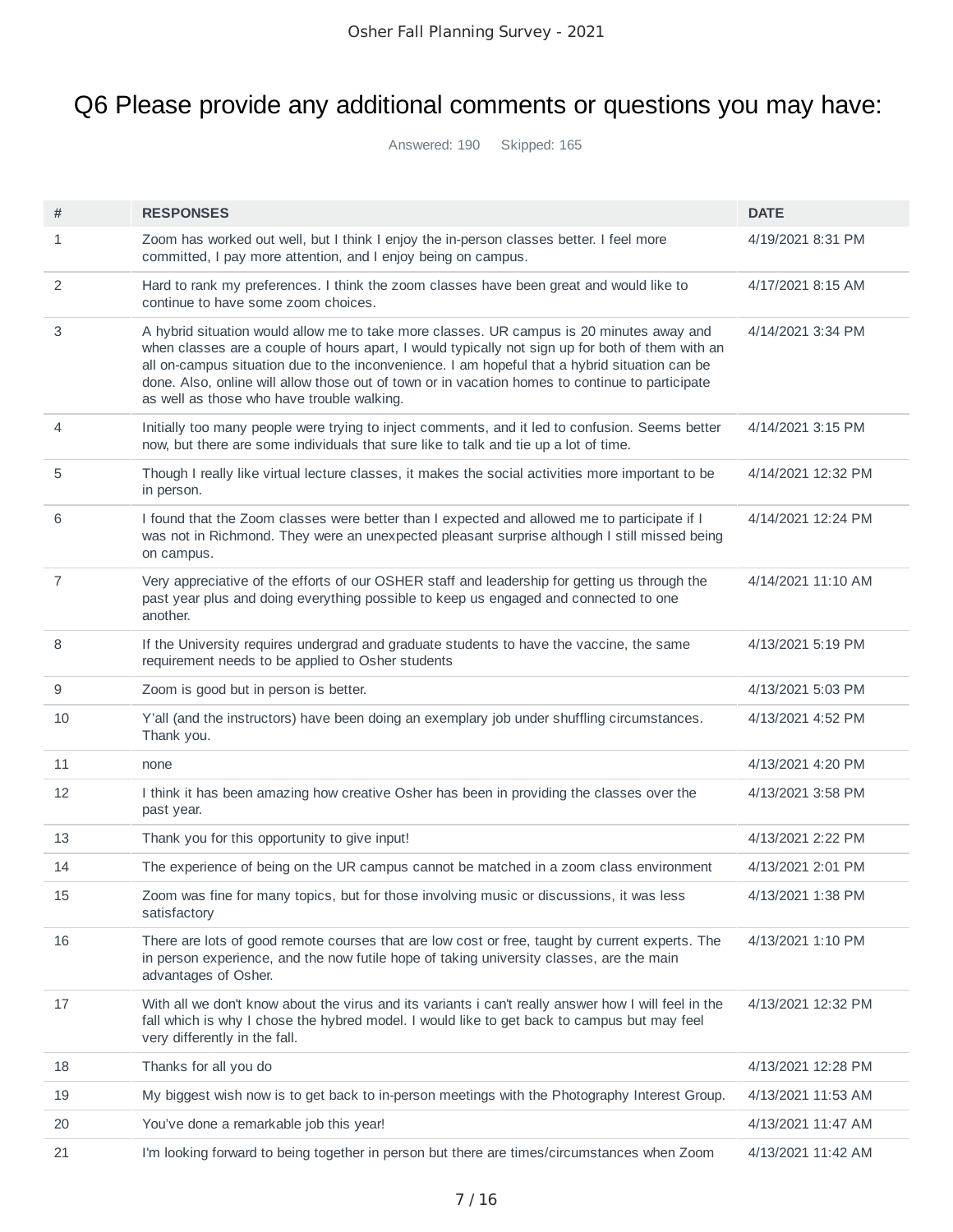|    | is better. I hope we can at least explore hybrid option.                                                                                                                                                                                                                                                                                                                                                                       |                    |
|----|--------------------------------------------------------------------------------------------------------------------------------------------------------------------------------------------------------------------------------------------------------------------------------------------------------------------------------------------------------------------------------------------------------------------------------|--------------------|
| 22 | I love zoom it feels like one on one teaching                                                                                                                                                                                                                                                                                                                                                                                  | 4/13/2021 11:37 AM |
| 23 | Use zoom at work all the time. Great platform                                                                                                                                                                                                                                                                                                                                                                                  | 4/13/2021 11:32 AM |
| 24 | Some folks like my husband prefer Zoom. While probably a bid of a headache for staff, in-<br>class & Zoom would be my preference.                                                                                                                                                                                                                                                                                              | 4/13/2021 11:16 AM |
| 25 | Osher at UR has done exceptional job with its own classes (THANK YOU!) and special<br>additional thanks to Peggy for suggesting other membership sites/campus events to expand<br>our reach and diversify interests.                                                                                                                                                                                                           | 4/13/2021 11:15 AM |
| 26 | Enough of this hygiene theater, if you are immunized get back to class!                                                                                                                                                                                                                                                                                                                                                        | 4/13/2021 10:42 AM |
| 27 | I like having option of both, since getting to class from 20 min away and parking is hasstle                                                                                                                                                                                                                                                                                                                                   | 4/13/2021 10:42 AM |
| 28 | Waiting for more results of current vaccination program.                                                                                                                                                                                                                                                                                                                                                                       | 4/13/2021 10:37 AM |
| 29 | I am not interested at all in virtual classes. I can wait until Osher has in person classes. I think<br>a prerequisite for attending classes should be full vaccination completion.                                                                                                                                                                                                                                            | 4/13/2021 10:35 AM |
| 30 | slowly change as conditions change to the BETTER                                                                                                                                                                                                                                                                                                                                                                               | 4/13/2021 10:34 AM |
| 31 | As expected, some presenters were more adept with Zoom technology than others, but<br>OSHER staff members were waiting in the wings to help with tech as needed.                                                                                                                                                                                                                                                               | 4/13/2021 10:29 AM |
| 32 | First year with Osher. Classes were really good online. In person would have been nice to meet<br>some of the students seen and heard all year.                                                                                                                                                                                                                                                                                | 4/13/2021 10:28 AM |
| 33 | I felt that I could very effectively receive the content of each of my classes via Zoom but I<br>missed the social interaction of being in a class with fellow Osher Members. For classes that<br>require lots of student interaction, Zoom worked using breakout rooms but not as good as face<br>to face interactions.                                                                                                       | 4/13/2021 10:26 AM |
| 34 | In the past, I've had to pass up courses I wanted to take because of travel plans. With Zoom<br>classes, I can be anywhere and still participate, which opens up more of the catalogue of<br>courses to me.                                                                                                                                                                                                                    | 4/12/2021 11:08 AM |
| 35 | We look forward to the time when COVID will allow us to return to Osher classes on campus.                                                                                                                                                                                                                                                                                                                                     | 4/11/2021 7:15 PM  |
| 36 | I have developed a mobility disorder and cannot drive or would be able to navigate the RIC<br>campus. Zoom is the only way I can participate now. My only outside contacts.                                                                                                                                                                                                                                                    | 4/11/2021 1:03 PM  |
| 37 | I understand most members are retired, but I miss the evening events we used to have.                                                                                                                                                                                                                                                                                                                                          | 4/11/2021 8:43 AM  |
| 38 | I want to get out. I do not want to sit at home                                                                                                                                                                                                                                                                                                                                                                                | 4/10/2021 12:33 PM |
| 39 | There is another model. Certain classes are better taught using Zoom and other<br>classes/topics, in-person. In other words, I think members would rate certain classes/topics as<br>a "1" for Zoom, while other classes/topic would be rated a "1" for in-person. I don't think the<br>survey captures this nuance.                                                                                                           | 4/10/2021 10:33 AM |
| 40 | I love Osher classes and will participate in whichever format is offered. I enjoy the<br>socialization of the classroom style; however, Zoom format was surprisingly good too.                                                                                                                                                                                                                                                 | 4/10/2021 9:52 AM  |
| 41 | I have avoided Zoom despite kind offers of help from Barbara Apostle; it's just not something I<br>feel I can handle. I would prefer in-person classes, but understand if that's not possible. I will<br>still renew my membership, no matter what. -- And I'm hoping "Be Moved" can be a class<br>taught in person because I've really missed it!                                                                             | 4/9/2021 8:57 AM   |
| 42 | I'm up here in New York and feel so grateful for staying in touch with Osher in Richmond. This<br>has been a significant contributor to my mental health this year. I'll be happy to see people<br>back in classes in person, knowing life has returned to normal. I'll continue to take zoom<br>classes and appreciate the opportunity to stay in touch with my Richmond family and friends.<br>Many thanks, Sonya Brockstein | 4/8/2021 10:41 AM  |
| 43 | I'd love to attend some classes in person again, but I'm not ready for that yet. I would<br>particularly appreciate the opportunity to decide whether to attend in person or via zoom once<br>the world opens up again.                                                                                                                                                                                                        | 4/8/2021 9:54 AM   |
| 44 | Thanks for all your hard work! Classes will be terrific and beneficial no matter which method is                                                                                                                                                                                                                                                                                                                               | 4/8/2021 8:58 AM   |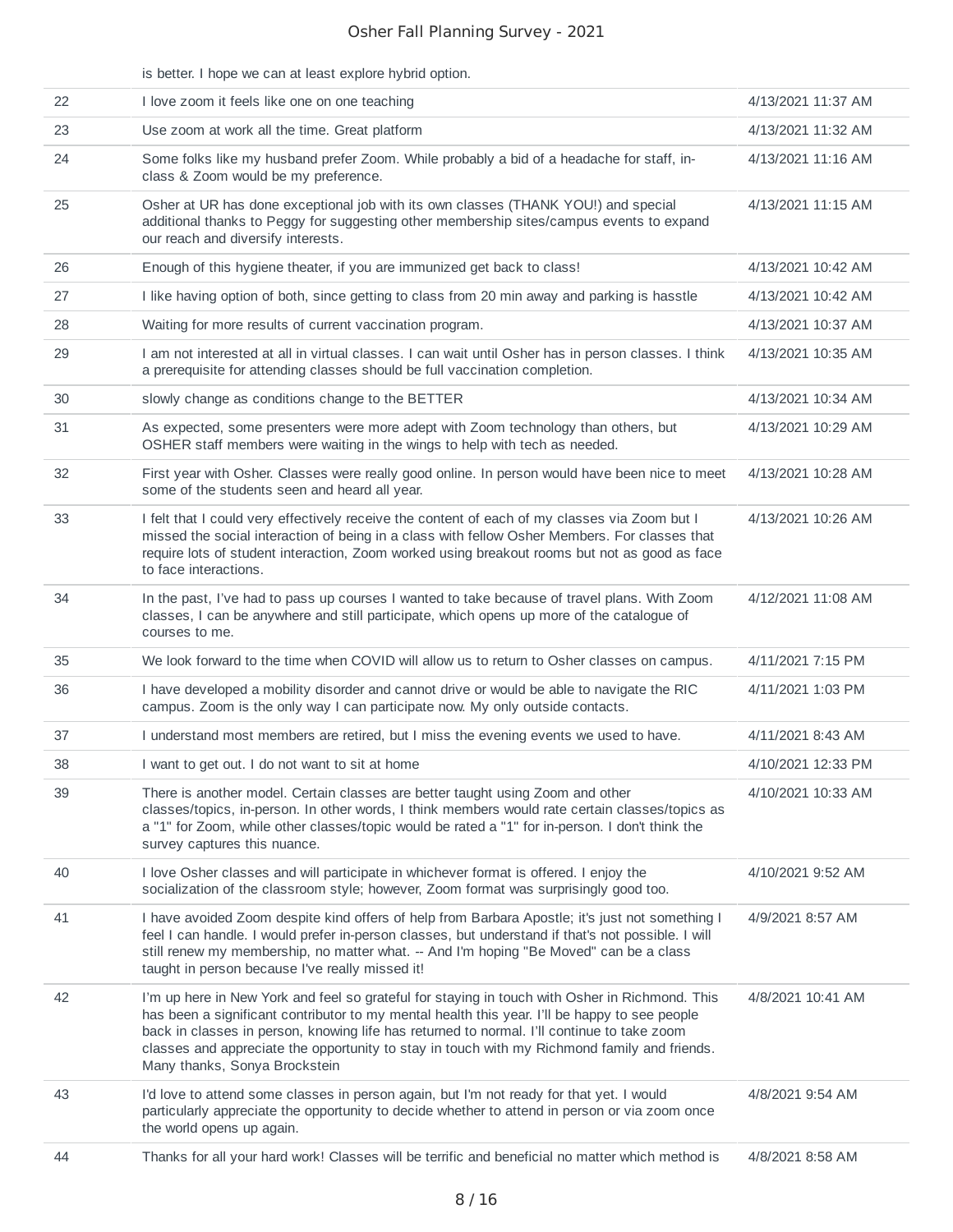|    | available!                                                                                                                                                                                                                                                                                                        |                   |
|----|-------------------------------------------------------------------------------------------------------------------------------------------------------------------------------------------------------------------------------------------------------------------------------------------------------------------|-------------------|
| 45 | I have attended presentations via Zoom (Osher and other organizations) to which I would not<br>have traveled for in-person attendance. However, it is not the same environment because of<br>very limited opportunities for social interaction. Nothing like being there!                                         | 4/7/2021 6:46 PM  |
| 46 | Personal contact with the other students is very important for me. A lot of the information<br>presented was really wonderful, but the human aspect was missing                                                                                                                                                   | 4/7/2021 5:14 PM  |
| 47 | Since I'm an out of state member I'm hoping I'll have the option of participating online. I've<br>really appreciated the quality and variety of classes being offered.                                                                                                                                            | 4/7/2021 5:08 PM  |
| 48 | It was hard to pick between zoom or in person because the zoom classes are so convenient.<br>However I do miss going on campus and the person to person interaction.                                                                                                                                              | 4/7/2021 4:44 PM  |
| 49 | I feel the Osher staff has done a remarkable job in setting up Zoom classes. Even though I<br>prefer in the classroom experience, Zoom classes have provided a very worthwhile one.                                                                                                                               | 4/7/2021 3:09 PM  |
| 50 | I think the ZOOM format has opened up the opportunity to have a larger variety of speakers<br>with an extensive knowledge base of their area of expertise. I wonder if all of those speakers<br>would have been able to leave work or travel to Richmond to speak at Osher in-person classes<br>at the UR campus. | 4/7/2021 10:00 AM |
| 51 | None at this time                                                                                                                                                                                                                                                                                                 | 4/7/2021 9:35 AM  |
| 52 | As the piano guy I'd much prefer live in person classes but am unsure of whether I will be<br>comfortable doing so.                                                                                                                                                                                               | 4/7/2021 7:00 AM  |
| 53 | I think that content is helpful in determining format for a class. Some topics are fine via Zoom,<br>but some beg face-to-face interaction. I haven't yet seriously thought about what the content<br>variables are that would be helpful in making this determination.                                           | 4/7/2021 6:45 AM  |
| 54 | Zoom doesn't work for me. I need to interact in person with people, but not with those in a box<br>on my computer.                                                                                                                                                                                                | 4/6/2021 10:20 PM |
| 55 | The Zoom classes were all well done with organized power points and exceptional instructors.                                                                                                                                                                                                                      | 4/6/2021 8:39 PM  |
| 56 | The zoom classes were great, it's just the zoom experience I don't love. It bothers my eyes<br>and makes me dizzy. No fun.                                                                                                                                                                                        | 4/6/2021 5:34 PM  |
| 57 | I love OsherIt has definitely made me a better person.                                                                                                                                                                                                                                                            | 4/6/2021 5:21 PM  |
| 58 | We have enjoyed learning from the comfort of our home, but if an offering that we really want<br>to take is only offered on campus, we might be tempted.                                                                                                                                                          | 4/6/2021 4:51 PM  |
| 59 | All anyone can do is to follow University advice on what is allowed.                                                                                                                                                                                                                                              | 4/6/2021 4:41 PM  |
| 60 | Maybe their is a 4th option. Some classes via Zoom and some in person. I like the flexibility of<br>Zoom but also like the social connection. A mixture might be optimum.                                                                                                                                         | 4/6/2021 3:37 PM  |
| 61 | Thanks for keeping the programming going during the Coronavirus!                                                                                                                                                                                                                                                  | 4/6/2021 11:49 AM |
| 62 | Hybrid allows taking 2 classes a day- one on campus and one at home. Best of both worlds.<br>Well done Osher peeps. You are the best.                                                                                                                                                                             | 4/6/2021 11:49 AM |
| 63 | Photography classes with iphone were easier to see & understand on Zoom meetings.                                                                                                                                                                                                                                 | 4/6/2021 11:40 AM |
| 64 | If and when we return to classes we should be sure that the class rooms have been sanitized                                                                                                                                                                                                                       | 4/6/2021 11:13 AM |
| 65 | I will feel confident to come back to campus when the CDC confirms that we have herd<br>immunity.                                                                                                                                                                                                                 | 4/6/2021 10:17 AM |
| 66 | thank you                                                                                                                                                                                                                                                                                                         | 4/6/2021 10:10 AM |
| 67 | I live in Charlottesville and Zoom allows me to participate in classes offered by OSHER.                                                                                                                                                                                                                          | 4/6/2021 10:08 AM |
| 68 | As driving becomes more difficult for me, Zoom will allow me to stay in Osher. Also, Parking<br>on campus was often an issue for me, especially around 1:00 pm at the School of Business.                                                                                                                         | 4/6/2021 9:49 AM  |
| 69 | I enjoy continued learning opportunities. However, even though I am 66 years old, I own a<br>business and sometimes it is much easier to take a few hours to spend meeting my fellow<br>students online than it is to drive to campus. To have the opportunity to discuss and learn with                          | 4/6/2021 9:40 AM  |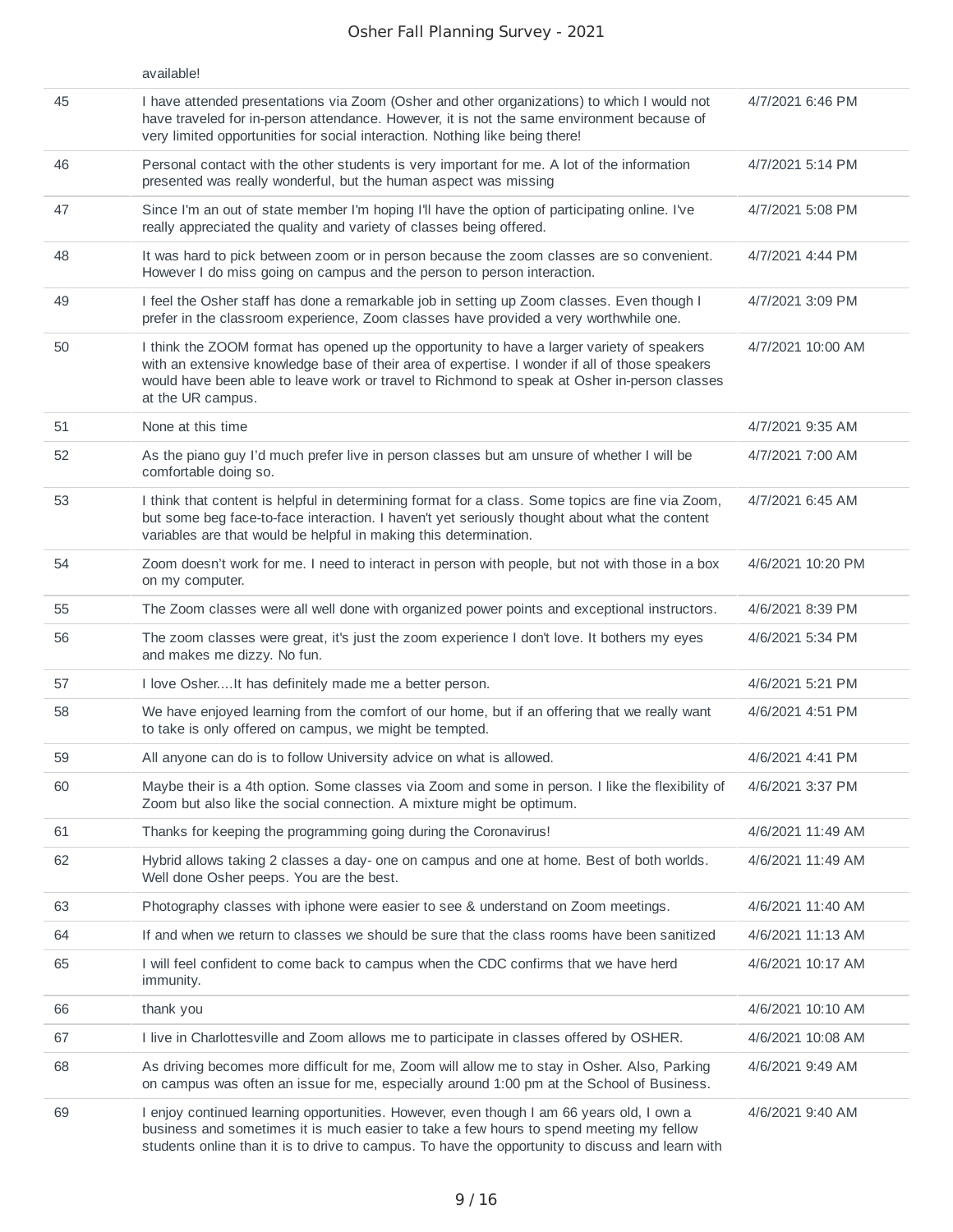online classes and to have times that we can meet person to person is optimal. Thank you for this survey and entertaining the opportunity to continue online as well as hybrid learning classes.

| 70 | Remote classes provide flexibility when out of town. Part of benefit to Osher is interaction with<br>other members, being on campus.                                                                                                                                      | 4/6/2021 9:35 AM  |
|----|---------------------------------------------------------------------------------------------------------------------------------------------------------------------------------------------------------------------------------------------------------------------------|-------------------|
| 71 | Too much sitting for Zoom classes. But, some of the teachers and classes were excellent.<br>Great variety of classes. Well done. Thank you.                                                                                                                               | 4/6/2021 9:32 AM  |
| 72 | For me, the in-person sessions are far and away the main reason for my Osher membership.                                                                                                                                                                                  | 4/6/2021 9:21 AM  |
| 73 | Thank all of you for your hard work.                                                                                                                                                                                                                                      | 4/6/2021 8:47 AM  |
| 74 | Thanks for the survey I have elected not to renew my membewrship until OSHER returns to<br>inperson classes                                                                                                                                                               | 4/6/2021 7:33 AM  |
| 75 | I find that I am very comfortable with Zoom classes and enjoy the extra time they provide<br>since I do not need to travel to the college campus, find parking, etc.                                                                                                      | 4/6/2021 5:58 AM  |
| 76 | I live in New York City so Zoom was the only way I could take a class at the Univ of<br>Richmond. . I am enjoying the class and look forward to taking more classes via Zoom. Thank<br>you.                                                                               | 4/5/2021 10:32 PM |
| 77 | Osher has done a great job this past year and delivered. It's hard to achieve the same<br>interaction on zoom though - which is missed.                                                                                                                                   | 4/5/2021 10:03 PM |
| 78 | Depending on the subject matter and the speaker, I think some Zoom classes are delivered<br>very well and I would be happy to continue receiving them in that format. A recent example<br>was the class on Backyard Habitats.                                             | 4/5/2021 9:53 PM  |
| 79 | I am happy that the Zoom method enabled me to take classes fairly early without difficulty and<br>to attend some classes while away. I think discussion is easier face-to-face, but lecture<br>classes via Zoom are convenient.                                           | 4/5/2021 9:40 PM  |
| 80 | Continuing to offer some online Zoom classes as an option will provide a wider variety of<br>Osher classes, greater access to instructors living in other cities and states, and access to<br>classes offered by other Osher Institutes.                                  | 4/5/2021 9:15 PM  |
| 81 | I really hope that we can achieve a hybrid model for the best interests of all members . We've<br>learned and achieved so much, so I'm hopeful! Thank you for this opportunity to weigh in on<br>this important topic.                                                    | 4/5/2021 8:05 PM  |
| 82 | The many Osher Zoom classes I have had the pleasure taking have been marvelous. The<br>topics and instructors have been outstanding and you have made a difficult time a joy. Thank<br>you for your hard work in making it work.                                          | 4/5/2021 7:31 PM  |
| 83 | I prefer Zoom as it reduces travel time and saves on gas. On the other hand, it is more difficult<br>to socialize.                                                                                                                                                        | 4/5/2021 6:17 PM  |
| 84 | Zoom lectures have been very good, but the UR ambiance is missing.                                                                                                                                                                                                        | 4/5/2021 6:08 PM  |
| 85 | i was surprised how well the zoom worked and i am not a fan of the computer                                                                                                                                                                                               | 4/5/2021 6:05 PM  |
| 86 | Miss the face to face and easier discussions that can happen as well as grabbing lunch with<br>folks between classes.                                                                                                                                                     | 4/5/2021 5:38 PM  |
| 87 | 1. Not a morning person, prefer zoom sessions. 2. Depending upon distancing, may prefer<br>zoom sessions. 3. Maintain a lending library of boom mic headsets. 4. Encourage presenters<br>to do a beta-test with a techie a half hour before session is supposed to start. | 4/5/2021 5:32 PM  |
| 88 | I think a large consideration is whether students have received-both COVID shots with the<br>appropriate 2 week waiting period thereafter! It would be a requirement in my opinion. Which<br>you have not addressed. Thanks for reaching out for student input!           | 4/5/2021 5:23 PM  |
| 89 | With vaccinations accelerating going back to in person classes with reasonable precautions<br>makes sense.                                                                                                                                                                | 4/5/2021 5:19 PM  |
| 90 | Zoom, Love it when weather bad and when it's earlier than my dress time and coming in dirty<br>from the garden!                                                                                                                                                           | 4/5/2021 5:15 PM  |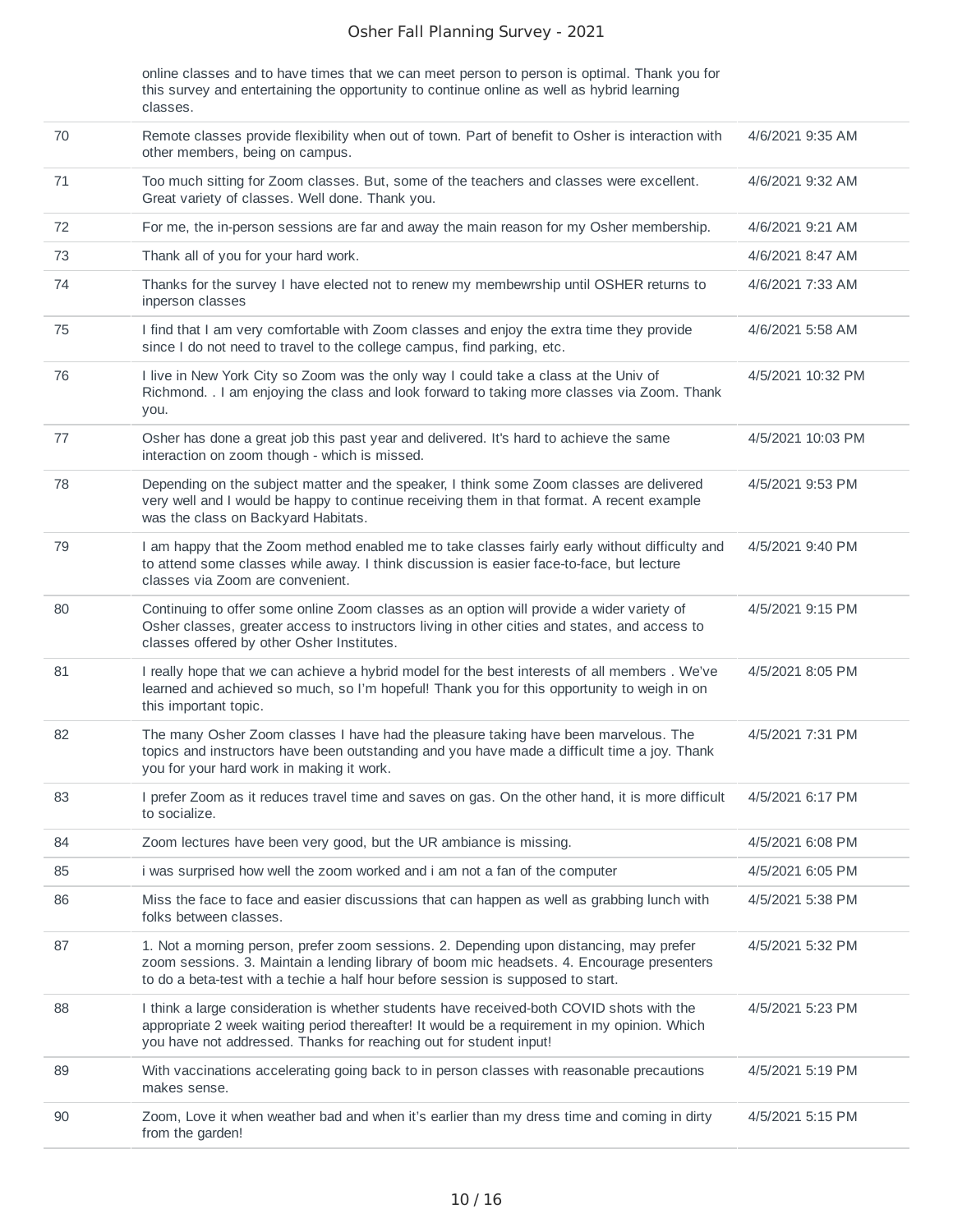| 91  | personal contact with other tired of being in my home alone                                                                                                                                                                                                                                                                                                                                                                                                                                                                                                                                                                                                                                                                                                          | 4/5/2021 5:07 PM |
|-----|----------------------------------------------------------------------------------------------------------------------------------------------------------------------------------------------------------------------------------------------------------------------------------------------------------------------------------------------------------------------------------------------------------------------------------------------------------------------------------------------------------------------------------------------------------------------------------------------------------------------------------------------------------------------------------------------------------------------------------------------------------------------|------------------|
| 92  | I am "zoomed-out", but would welcome the opportunity to audit courses at U of R in person<br>again if this can be done safely.                                                                                                                                                                                                                                                                                                                                                                                                                                                                                                                                                                                                                                       | 4/5/2021 4:57 PM |
| 93  | I definitely prefer in-person, on-campus classes, but there is no denying the convenience of<br>Zoom classes!                                                                                                                                                                                                                                                                                                                                                                                                                                                                                                                                                                                                                                                        | 4/5/2021 4:45 PM |
| 94  | I like the convenience of the Zoom classes, especially in inclement weather but also<br>appreciate the in-person classes.                                                                                                                                                                                                                                                                                                                                                                                                                                                                                                                                                                                                                                            | 4/5/2021 4:45 PM |
| 95  | As I have mobility issues, I am no longer able to negotiate the hills & brick walkways on<br>campus, & handicap parking, or ANY parking, does not give easy access to many buildings.                                                                                                                                                                                                                                                                                                                                                                                                                                                                                                                                                                                | 4/5/2021 4:43 PM |
| 96  | The socialization that Osher provides is very important to me. I'm comfortable with technology<br>but I joined Osher to meet people.                                                                                                                                                                                                                                                                                                                                                                                                                                                                                                                                                                                                                                 | 4/5/2021 4:25 PM |
| 97  | I would hope both options zoom for some classes and some on campus classes will be offered<br>giving instructors and members the comfort level best suited to them.                                                                                                                                                                                                                                                                                                                                                                                                                                                                                                                                                                                                  | 4/5/2021 4:02 PM |
| 98  | I have taken at least 7 zoom classes, the only one I wish I had been there in person is<br>Chelsea Wilkerson's class, Expressive Arts, where hand-on activities, total body responses<br>would have "solidified" the common learning experience, other than that, to my surprise, I have<br>liked my zoom classes.                                                                                                                                                                                                                                                                                                                                                                                                                                                   | 4/5/2021 3:54 PM |
| 99  | Everything you have done has been very effective. Zoom generates higher numbers and I<br>assume higher enrollment in Osher. The interaction and classes is what I miss the most. With<br>the pandemic being the way it is we have adopted extremely well. Go for whatever the majority<br>chooses as your best options.                                                                                                                                                                                                                                                                                                                                                                                                                                              | 4/5/2021 3:52 PM |
| 100 | we do not have technology to participate on Zoom visually, we only can call in & listen.<br>Listening is ok but if there are visuals, we miss out and that's a drag.                                                                                                                                                                                                                                                                                                                                                                                                                                                                                                                                                                                                 | 4/5/2021 3:44 PM |
| 101 | In a way we've become spoiled by learning from home, not having to get in the car and drive,<br>but we do miss being on the campus and seeing people in person.                                                                                                                                                                                                                                                                                                                                                                                                                                                                                                                                                                                                      | 4/5/2021 3:38 PM |
| 102 | I'm thinking that a hybrid model is preferred but don't know if it can be cost justified.                                                                                                                                                                                                                                                                                                                                                                                                                                                                                                                                                                                                                                                                            | 4/5/2021 3:16 PM |
| 103 | It would be nice if you could offer classes both in -person and by Zoom at the same time. I<br>know this requires more advanced technology, but would be helpful for those people that may<br>not always be able to attend in person.                                                                                                                                                                                                                                                                                                                                                                                                                                                                                                                                | 4/5/2021 3:10 PM |
| 104 | I loved taking Zoom classes from the comfort of my own home! I loved how there were so<br>many opportunities to take any class because most were offered regardless of enrollment size.<br>Likewise, I liked not having to commute to the UR.                                                                                                                                                                                                                                                                                                                                                                                                                                                                                                                        | 4/5/2021 3:09 PM |
| 105 | I am all for in-person or ZOOM class. Having taught in the hybrid model  it is far more<br>complicated for the instructor to manage two different channels concurrently. From a<br>participant perspective, two channels works OK with a straight lecutre format, but it is<br>cumbersome with a participative or workshop format. Give this one careful thought to when<br>and how you might use it.                                                                                                                                                                                                                                                                                                                                                                | 4/5/2021 2:53 PM |
| 106 | Some classes might be better in person but most are just as good or better on zoom.                                                                                                                                                                                                                                                                                                                                                                                                                                                                                                                                                                                                                                                                                  | 4/5/2021 2:33 PM |
| 107 | I've used Zoom with other groups but not Osher. At first, Zoom was wonderful b/c there were<br>no other ways to connect. But after a year, I've grown to dread Zoom. Perhaps a break will help<br>but it may be a good option as a hybrid. As for Fall 2021, I think we need to see what the<br>COVID variants are doing. I'm not sure I trust being in the same facilities as the 18-22 aged<br>college crowd who seems to feel invincible. So I'd recommend a slow and cautious return to<br>campus for Osher-aged students. The vaccines are currently listed as having at least 6 mo. of<br>protection. I personally have a lower risk tolerance that some others. I work in the Crisis<br>Management field, and don't tend to go into denial like others might. | 4/5/2021 2:29 PM |
| 108 | The Zoom classes are excellent. Some classes I think would be better in person, such as the<br>piano classes with Alan Pollack. The excitement and the good tome of the piano is lost on<br>Zoom.                                                                                                                                                                                                                                                                                                                                                                                                                                                                                                                                                                    | 4/5/2021 2:15 PM |
| 109 | Zoom classes worked great, except for participant break out sessions (ie, Great Decisions),<br>where too few participants were in or choose to be in the breakouts.                                                                                                                                                                                                                                                                                                                                                                                                                                                                                                                                                                                                  | 4/5/2021 1:57 PM |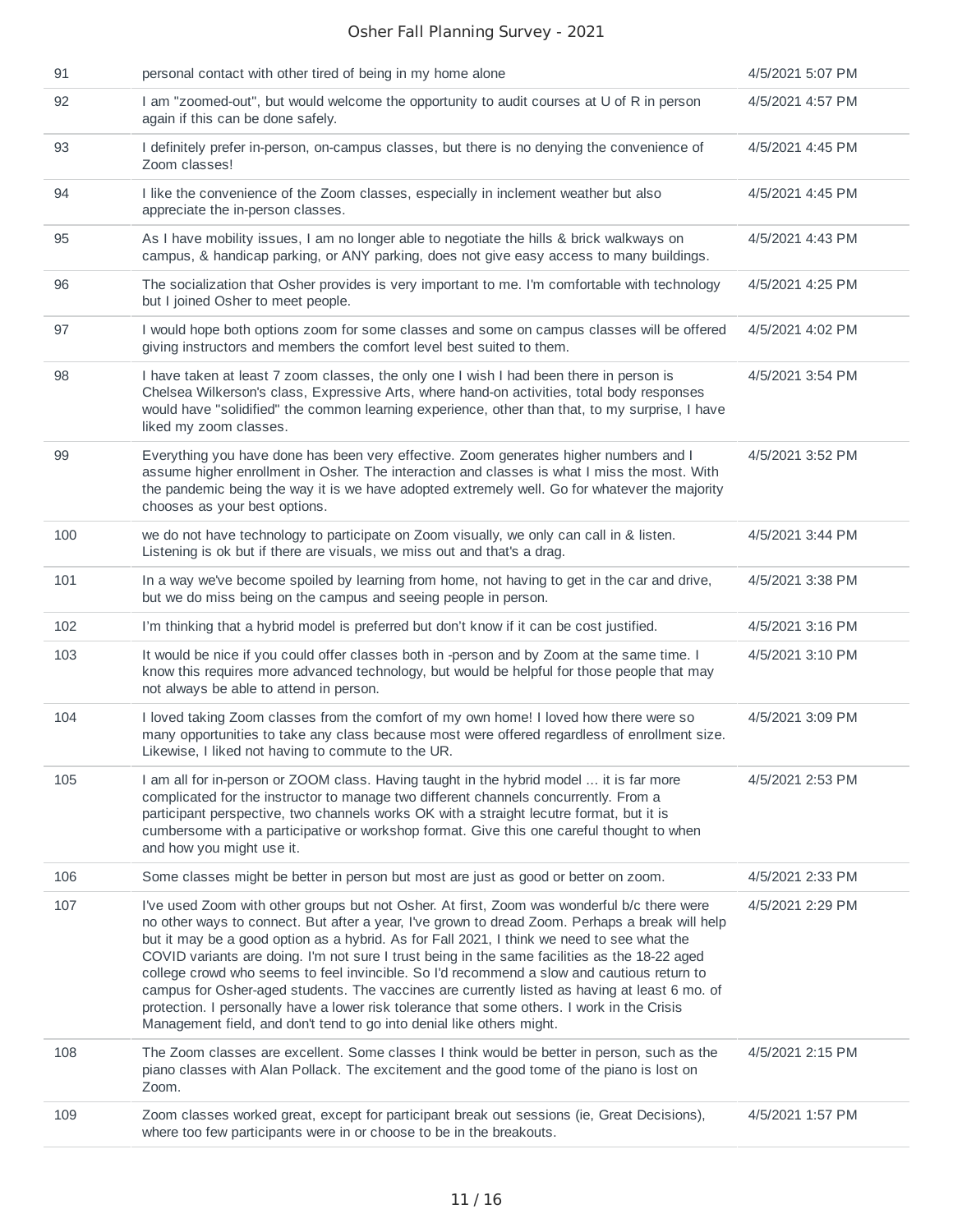| 110 | I was new to Osher beginning summer of 2020 so all I know is Zoom classes. It was very well<br>done. It doesn't allow for chatting and socialization, but the classes I took were great via the<br>Zoom format.                                                                                                                                                                                                                                                                                                                                                                                                                                                                                                                                                                                                                                                                                                                                                                                                                                                                      | 4/5/2021 1:48 PM  |
|-----|--------------------------------------------------------------------------------------------------------------------------------------------------------------------------------------------------------------------------------------------------------------------------------------------------------------------------------------------------------------------------------------------------------------------------------------------------------------------------------------------------------------------------------------------------------------------------------------------------------------------------------------------------------------------------------------------------------------------------------------------------------------------------------------------------------------------------------------------------------------------------------------------------------------------------------------------------------------------------------------------------------------------------------------------------------------------------------------|-------------------|
| 111 | Zoom classes have certain advantages, especially if they could be recorded and offered with<br>flexible viewing options. From a teaching perspective, it is my opinion that the class leader<br>typically presents better when the class meets on campus. This makes the hybrid class option<br>a stronger option.                                                                                                                                                                                                                                                                                                                                                                                                                                                                                                                                                                                                                                                                                                                                                                   | 4/5/2021 1:27 PM  |
| 112 | The zoom classes have been wonderful Made quarantine bearable But I think you still get<br>better exchange of information in a physical group                                                                                                                                                                                                                                                                                                                                                                                                                                                                                                                                                                                                                                                                                                                                                                                                                                                                                                                                        | 4/5/2021 1:17 PM  |
| 113 | I think the zoom classes are wonderful for students who cannot get to campus. However, I<br>seriously am considering dropping my membership if we cannot return to campus. Zooming is<br>just not the same!!!! Thank you, however, for all you have done in these unprecedented times.                                                                                                                                                                                                                                                                                                                                                                                                                                                                                                                                                                                                                                                                                                                                                                                               | 4/5/2021 1:08 PM  |
| 114 | As in the past, the key factor determining our class choices to attend is whether the course<br>topic os of interest and if the instructor has good credentials in doing Osher classes.                                                                                                                                                                                                                                                                                                                                                                                                                                                                                                                                                                                                                                                                                                                                                                                                                                                                                              | 4/5/2021 1:03 PM  |
| 115 | Just get so much more out of the in person inter action but also able to get on while traveling<br>and classes offered by other Oshers is a plus                                                                                                                                                                                                                                                                                                                                                                                                                                                                                                                                                                                                                                                                                                                                                                                                                                                                                                                                     | 4/5/2021 1:02 PM  |
| 116 | I think the risk/benefit is too great right now to go back on campus. Our clientele is a<br>vulnerable age group, and we should not be mixing with young people from all over the whole<br>who may not be following mask protocols and physical distancing. The Zoom option also<br>eliminates the parking and walking problem for many of us in this age group. Until this<br>epidemic gets well in hand, I think the best option is Zoom.                                                                                                                                                                                                                                                                                                                                                                                                                                                                                                                                                                                                                                          | 4/5/2021 12:58 PM |
| 117 | Zoom has encouraged me to take as many c classes as I wished. I often go to Newport News<br>to help my daughter and would miss too many classes if it were held only on campus. It is the<br>reason I hadn't joined Other before even though there have been so many that interested me.<br>My husband and I also enjoy travel both domestic and overseas and I knew I would miss<br>classes. Please keep the zoom option!                                                                                                                                                                                                                                                                                                                                                                                                                                                                                                                                                                                                                                                           | 4/5/2021 12:49 PM |
| 118 | I appreciate everything the Osher staff does to make this program a success. Thank you for<br>giving us the chance to give our opinions.                                                                                                                                                                                                                                                                                                                                                                                                                                                                                                                                                                                                                                                                                                                                                                                                                                                                                                                                             | 4/5/2021 12:46 PM |
| 119 | The benefit of keeping zoom option is the number of students who can attend.                                                                                                                                                                                                                                                                                                                                                                                                                                                                                                                                                                                                                                                                                                                                                                                                                                                                                                                                                                                                         | 4/5/2021 12:38 PM |
| 120 | As always, so much depends on individual instructor/leader. Zoom has both pluses and<br>minuses for participants.                                                                                                                                                                                                                                                                                                                                                                                                                                                                                                                                                                                                                                                                                                                                                                                                                                                                                                                                                                    | 4/5/2021 12:34 PM |
| 121 | I am grateful that remote options were provided but am ready to get back to some in person<br>learning now that I am vaccinated. I feel confident that Osher members will respect and follow<br>all health precautions that may be imposed. I can't say the same for other venues so I am<br>hoping Osher will be my first chance to get to the new normal whatever that is. I am proud of<br>how well U of R has done overall during the pandemic so that gives me hope that Osher will do<br>well too when it is time for us to return.                                                                                                                                                                                                                                                                                                                                                                                                                                                                                                                                            | 4/5/2021 12:29 PM |
| 122 | NOT everyone who is a "Teacher" is a talking head like what we watch on TV - yes we are<br>spoiled After getting past all the throat clearing, and lack of preparation before a mirror -NO<br>TELEPROMPTER?? maybe the heart of the matter is some good information Watch Dr Kelly<br>Lambert's U of R presentations for what I would call a perfect YES PERFECT teacherKnows<br>her stuff, is interesting and really transferring knowledge U of R is blessed with those kind of<br>folks Some of the brainiacs ( & self important Baffoons) who have been on various Zoom<br>meetings never have taken a speech class anywhere Don't need to because they are superior<br>in knowledge the audience simply is supposed to drool as they lap up the bits of knowledge<br>thrown their way You guys at U of R do have superior instructors Continue to do the<br>excellent joblike whatever you offer because you offer superior contentPlease keep going<br>on with what you do Regards, AI Meyer Delighted to give you my comments, as requested -<br>"honest and candid feedback" | 4/5/2021 12:17 PM |
| 123 | I take more classes by Zoom than I would in person, just so I don't have to deal with parking.                                                                                                                                                                                                                                                                                                                                                                                                                                                                                                                                                                                                                                                                                                                                                                                                                                                                                                                                                                                       | 4/5/2021 12:13 PM |
| 124 | I think the Zoom courses have been successful, and I have enjoyed them very much. I know a<br>lot of work has gone into the Zoom program, and I appreciate what was done. I thank the<br>OSHER Staff and the instructors for everything that was done to make the classes<br>successful. Thank you everyone so very much. You are very special individuals. Thank You<br>for all your hard work. Tom Layell                                                                                                                                                                                                                                                                                                                                                                                                                                                                                                                                                                                                                                                                          | 4/5/2021 12:13 PM |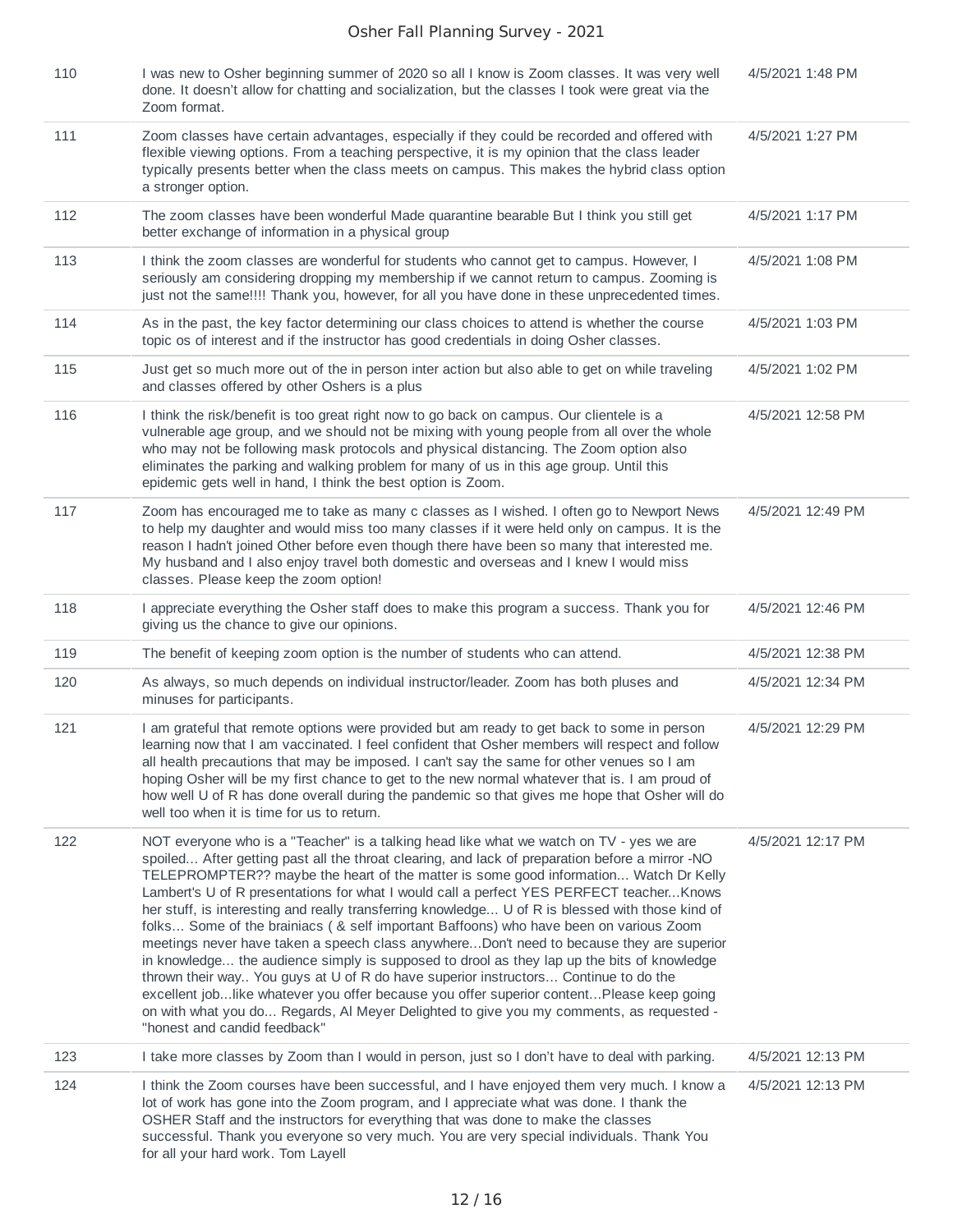| 125 | Classes using Zoom proved to be very effective and helpful in getting through quarantine Hats<br>off to all who made it possible                                                                                                                                                                                                                                                                                                                                                                                                                                                                                                                                                                                                                                                                                                                                                                                                                                                                                                                                                         | 4/5/2021 12:08 PM |
|-----|------------------------------------------------------------------------------------------------------------------------------------------------------------------------------------------------------------------------------------------------------------------------------------------------------------------------------------------------------------------------------------------------------------------------------------------------------------------------------------------------------------------------------------------------------------------------------------------------------------------------------------------------------------------------------------------------------------------------------------------------------------------------------------------------------------------------------------------------------------------------------------------------------------------------------------------------------------------------------------------------------------------------------------------------------------------------------------------|-------------------|
| 126 | Osher classes provided much needed stimulation. Courses were wonderful                                                                                                                                                                                                                                                                                                                                                                                                                                                                                                                                                                                                                                                                                                                                                                                                                                                                                                                                                                                                                   | 4/5/2021 12:07 PM |
| 127 | Zoom gets old after so much of it at Osher and at church, museums, etc. Would really like to<br>get back in classroom                                                                                                                                                                                                                                                                                                                                                                                                                                                                                                                                                                                                                                                                                                                                                                                                                                                                                                                                                                    | 4/5/2021 11:45 AM |
| 128 | Highly satisfied, but more difficult and disorienting when I take multiple (3-4) courses a day.<br>Having said that, I do have some in-person commitments that would occasionally make it<br>difficult to get to a class in-person and would require me to miss it if only offered in-person at U<br>of R. I love zoom classes then!                                                                                                                                                                                                                                                                                                                                                                                                                                                                                                                                                                                                                                                                                                                                                     | 4/5/2021 11:44 AM |
| 129 | Zoom has eliminated the parking AND walking issues. I have been able to participate in more<br>educational events! Less likely to be closed out of sessions.                                                                                                                                                                                                                                                                                                                                                                                                                                                                                                                                                                                                                                                                                                                                                                                                                                                                                                                             | 4/5/2021 11:40 AM |
| 130 | I've tried Zoom and it is not for me.                                                                                                                                                                                                                                                                                                                                                                                                                                                                                                                                                                                                                                                                                                                                                                                                                                                                                                                                                                                                                                                    | 4/5/2021 11:39 AM |
| 131 | The convenient parking is my first concern; followed closely on how the University will monitor<br>vaccinations for OSHER participants.                                                                                                                                                                                                                                                                                                                                                                                                                                                                                                                                                                                                                                                                                                                                                                                                                                                                                                                                                  | 4/5/2021 11:39 AM |
| 132 | ZOOM classes are so convenient. I like the lack of travel and prep time and the ability to<br>multitask when necessary                                                                                                                                                                                                                                                                                                                                                                                                                                                                                                                                                                                                                                                                                                                                                                                                                                                                                                                                                                   | 4/5/2021 11:39 AM |
| 133 | I prefer the hybrid to allow more participants than in person classes have previously been<br>allowed.                                                                                                                                                                                                                                                                                                                                                                                                                                                                                                                                                                                                                                                                                                                                                                                                                                                                                                                                                                                   | 4/5/2021 11:38 AM |
| 134 | Instructors are better than others with the change of format as we were slow to adjust to it.<br>Course offerings seems fewer with Zoom classes. I REALLY like the Zoom classes, esp<br>Myra!!!                                                                                                                                                                                                                                                                                                                                                                                                                                                                                                                                                                                                                                                                                                                                                                                                                                                                                          | 4/5/2021 11:38 AM |
| 135 | As I live remotely, I can only attend classes available via Zoom.                                                                                                                                                                                                                                                                                                                                                                                                                                                                                                                                                                                                                                                                                                                                                                                                                                                                                                                                                                                                                        | 4/5/2021 11:36 AM |
| 136 | May still want to wear masks in class when we start in Fall 2021.                                                                                                                                                                                                                                                                                                                                                                                                                                                                                                                                                                                                                                                                                                                                                                                                                                                                                                                                                                                                                        | 4/5/2021 11:31 AM |
| 137 | I teach classes and answered from that perspective                                                                                                                                                                                                                                                                                                                                                                                                                                                                                                                                                                                                                                                                                                                                                                                                                                                                                                                                                                                                                                       | 4/5/2021 11:28 AM |
| 138 | I believe the virtual format helped increase the quality of Osher presentations and discussions<br>in a variety of ways. Virtual is not best for all topics, but it is effective for most, in my view.<br>Since the extent of vaccinations among UofR undergraduates will remain uncertain for a long<br>time to come, I would appreciate being able to count on the availability of online Osher<br>classes. I've been a gold Osher member for about 5 years, and these virtual classes are by far<br>my favorites. Candidly, I don't miss the 22+ mile commute from my house to UofR, and when I<br>reach the age when driving is a problem, I'll continue to be grateful for a virtual Osher option.<br>Thank you for considering how to keep the virtual option available into the future. I agree with<br>those who miss seeing our instructors and classmates in person, but there can be special<br>events for Osher folks, held in safe venues, to help us be in touch socially. Thank you for<br>considering my views -- and for the amazing resource that Osher is to my life. | 4/5/2021 11:25 AM |
| 139 | For me, enjoying campus life is an important part of the Osher experience.                                                                                                                                                                                                                                                                                                                                                                                                                                                                                                                                                                                                                                                                                                                                                                                                                                                                                                                                                                                                               | 4/5/2021 11:24 AM |
| 140 | I have been struggling with Lyme Disease this winter and have really enjoyed being able to<br>take classes via zoom.                                                                                                                                                                                                                                                                                                                                                                                                                                                                                                                                                                                                                                                                                                                                                                                                                                                                                                                                                                     | 4/5/2021 11:21 AM |
| 141 | Masking and staying distanced in class would be preferred but not manditory                                                                                                                                                                                                                                                                                                                                                                                                                                                                                                                                                                                                                                                                                                                                                                                                                                                                                                                                                                                                              | 4/5/2021 11:19 AM |
| 142 | Major issue with Zoom classes is that that same individuals take over the class with respect<br>to the question and answer parts of the session                                                                                                                                                                                                                                                                                                                                                                                                                                                                                                                                                                                                                                                                                                                                                                                                                                                                                                                                          | 4/5/2021 11:18 AM |
| 143 | Please continue with zoom classes- it allows mobility-you can take the classes from<br>anywhere - particularly as we begin to travel again,                                                                                                                                                                                                                                                                                                                                                                                                                                                                                                                                                                                                                                                                                                                                                                                                                                                                                                                                              | 4/5/2021 11:17 AM |
| 144 | Like having the option of the combination of on line or class room                                                                                                                                                                                                                                                                                                                                                                                                                                                                                                                                                                                                                                                                                                                                                                                                                                                                                                                                                                                                                       | 4/5/2021 11:13 AM |
| 145 | Thank you for all you do to keep Osher going and keeping us informed                                                                                                                                                                                                                                                                                                                                                                                                                                                                                                                                                                                                                                                                                                                                                                                                                                                                                                                                                                                                                     | 4/5/2021 11:11 AM |
| 146 | I have taken lots of classes this year and have really appreciated having these opportunities to<br>enrich life at home. Over the year, I have wearied of Zoom (and restrictions in general!). Ready<br>to get out, but would also participate in Zoom classes. Thank you all for your Herculean efforts<br>to make this year happen.                                                                                                                                                                                                                                                                                                                                                                                                                                                                                                                                                                                                                                                                                                                                                    | 4/5/2021 11:10 AM |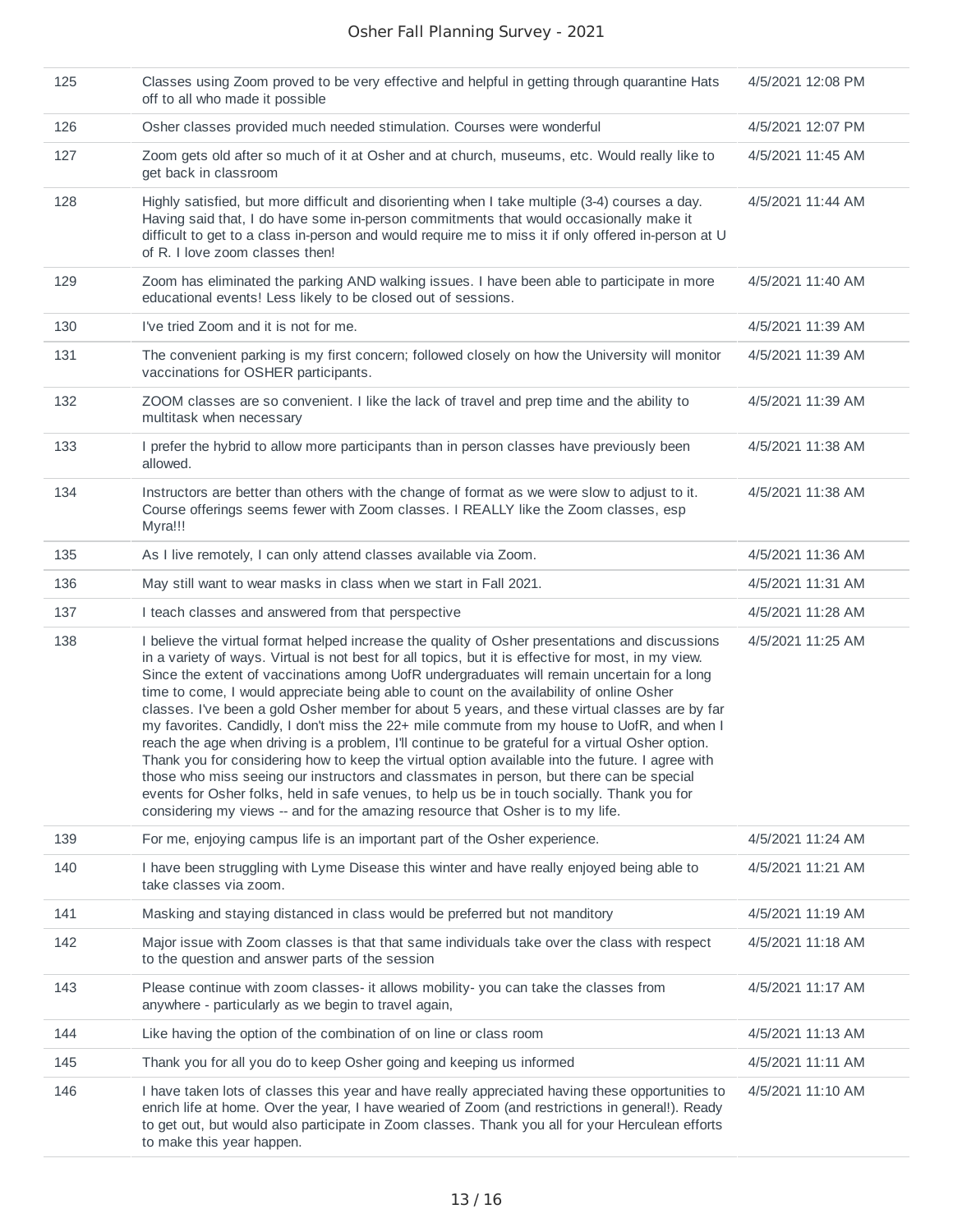| 147 | We do not live in the Richmond area, and could not attend many in-person classes.                                                                                                                                                                                                                                                                                                                                                                                                                                                                                                                   | 4/5/2021 11:07 AM |
|-----|-----------------------------------------------------------------------------------------------------------------------------------------------------------------------------------------------------------------------------------------------------------------------------------------------------------------------------------------------------------------------------------------------------------------------------------------------------------------------------------------------------------------------------------------------------------------------------------------------------|-------------------|
| 148 | The Zoom classes were a great way to keep me engaged in Osher over the last year, but they<br>lack the immediacy and engagement of in-person learning. I'm really looking forward to getting<br>back to in-person classes.                                                                                                                                                                                                                                                                                                                                                                          | 4/5/2021 11:05 AM |
| 149 | For some who have difficulty getting around, Zoom has made it possible to reconnect with<br>friends and once again be part of the OSHER experience. I have enjoyed using Zoom for<br>classes.                                                                                                                                                                                                                                                                                                                                                                                                       | 4/5/2021 11:05 AM |
| 150 | I am thankful that technology has permitted us to gather this past year via Zoom. I have<br>enjoyed game night                                                                                                                                                                                                                                                                                                                                                                                                                                                                                      | 4/5/2021 11:04 AM |
| 151 | Before returning, I want to wait to see what the Covid situation is in the Fall and also where we<br>stand with herd immunity.                                                                                                                                                                                                                                                                                                                                                                                                                                                                      | 4/5/2021 11:02 AM |
| 152 | The zoom classes have been a lifesaver, but they are simply not as fun as being in a room<br>with people that you can interact with. I am more than ready to go back into a classroom. I,<br>and I'm sure many others, certainly appreciate all the effort that has gone into keeping our<br>brains sharp with the zoom classes.                                                                                                                                                                                                                                                                    | 4/5/2021 11:02 AM |
| 153 | I certainly appreciate the social aspect of being with other age-mates in a classroom, but the<br>remote learning on zoom has been highly satisfying in terms of content. On line is convenient,<br>comfortable and is not subject to the vagaries of the weather. I think I have attended more<br>classes because I don't have to drive to a location.                                                                                                                                                                                                                                             | 4/5/2021 10:59 AM |
| 154 | The hybrid model offers the best of both worlds to meet members needs. If out of town can<br>still access the class in the hybrid model.                                                                                                                                                                                                                                                                                                                                                                                                                                                            | 4/5/2021 10:58 AM |
| 155 | Thank you for all the creative adjustments you have made during this Covid time.                                                                                                                                                                                                                                                                                                                                                                                                                                                                                                                    | 4/5/2021 10:57 AM |
| 156 | The zoom classes have been wonderful and I am so grateful to Osher for providing them. I do<br>feel in person classes offer additional benefits and can gradually be reintroduced.                                                                                                                                                                                                                                                                                                                                                                                                                  | 4/5/2021 10:57 AM |
| 157 | It was wonderful to have classes during the pandemic! Even though we were quarantined, it<br>gave all of us an opportunity to see Osher friends and learn new things.                                                                                                                                                                                                                                                                                                                                                                                                                               | 4/5/2021 10:56 AM |
| 158 | First, I applaud the Osher "powers that be" for using Zoom to keep Osher going during a time<br>of crisis. But Zoom classes deprive Osher members of the personal contact that is a major<br>attraction of the overall Osher experience. Additionally, the way many Zoom courses are<br>conducted, e.g., only written questions, often read by the class host rather than by the<br>questioner, eliminates the opportunity for follow-up and back and forth discussion that often<br>adds greatly to the class material.                                                                            | 4/5/2021 10:56 AM |
| 159 | I enjoy learning in the comfort of my home or in a hotel room if I am away from Richmond.                                                                                                                                                                                                                                                                                                                                                                                                                                                                                                           | 4/5/2021 10:53 AM |
| 160 | Much more convenient logistically. Almost all presenters were VERY effective virtually.                                                                                                                                                                                                                                                                                                                                                                                                                                                                                                             | 4/5/2021 10:51 AM |
| 161 | I got vaccinated so I could get rid of a mask and attend classes and participate in other<br>activities                                                                                                                                                                                                                                                                                                                                                                                                                                                                                             | 4/5/2021 10:49 AM |
| 162 | I don't live in the Richmond area so, in-person is out for me.                                                                                                                                                                                                                                                                                                                                                                                                                                                                                                                                      | 4/5/2021 10:48 AM |
| 163 | I'm tired of zoom.                                                                                                                                                                                                                                                                                                                                                                                                                                                                                                                                                                                  | 4/5/2021 10:47 AM |
| 164 | I have proposed teaching a class on crime films set in LA, but have held off until we can do<br>the class in person. So I am anxious to get back into the classroom.                                                                                                                                                                                                                                                                                                                                                                                                                                | 4/5/2021 10:47 AM |
| 165 | Really miss the interaction in-person classes provide. Get tired of sitting in front of a screen in<br>a Zoom class, but it isn't a problem when sitting in the classroom.                                                                                                                                                                                                                                                                                                                                                                                                                          | 4/5/2021 10:46 AM |
| 166 | I have shifted my membership to Silver due to the zoom format. I think it is unreasonable to<br>charge the same fees for a poorer quality delivery and lack of access to campus. I think the<br>social aspect of Osher is very important and it cannot be replicated in a virtual format. Also, I<br>have led numerous classes for Osher in the past and will not be doing any until we go back<br>live. I am also not interested in doing a hybrid version for any of my classes. Class<br>participation is a critical aspect of my classes and cannot be done effectively in a virtual<br>format. | 4/5/2021 10:46 AM |
| 167 | With Zoom classes one on one personal interaction with other attendees is less possible. That<br>interaction while minimal even when in class attendance is missing. For me the spontaneity of                                                                                                                                                                                                                                                                                                                                                                                                      | 4/5/2021 10:44 AM |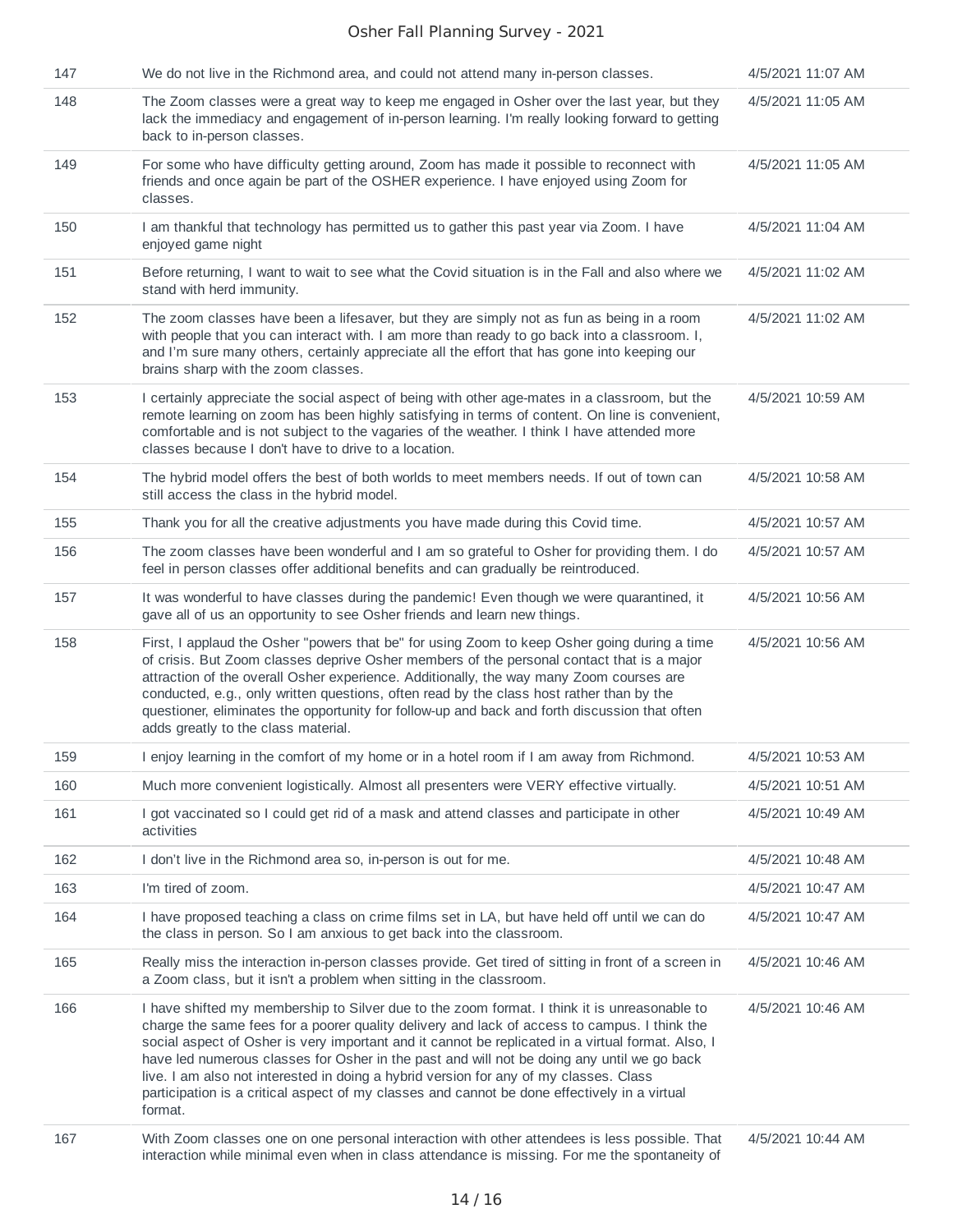|     | that kind of interaction is not quite as much possible in Zoom environments. However, my wife<br>did enjoy the game nights and the happy hours when we could attend. That seemed pretty fun<br>compared to going to one of the on-site venues for a similar experience. Thanks for asking my<br>opinion.                                                                                                                            |                   |
|-----|-------------------------------------------------------------------------------------------------------------------------------------------------------------------------------------------------------------------------------------------------------------------------------------------------------------------------------------------------------------------------------------------------------------------------------------|-------------------|
| 168 | Zoom has some advantages such as it is the first time I got to know folks by name(first, last).<br>The problem with zoom is that all to often, the technology, or the use of the technology failed.                                                                                                                                                                                                                                 | 4/5/2021 10:42 AM |
| 169 | Members should have the choice between in-person classes and Zoom classes. But don't try<br>to offer live classes that people can also access vis Zoom. It will be a nightmare for<br>instructors and limit what they can do in class. Also, it will be a nightmare for Osher<br>administrators, Talk to college administrators or high school teachers who tried to offer both at<br>the same time. Please, don't try that! Murray | 4/5/2021 10:40 AM |
| 170 | Much prefer the hybrid option if possible. Thanks much for doing all the work involved in<br>keeping us an awesome Osher family!                                                                                                                                                                                                                                                                                                    | 4/5/2021 10:39 AM |
| 171 | Zoom helped us stay engaged and in touch with each other. it also had the side benefit of<br>making it easier to learn names of other Osher members. In person is best. Not sure I would<br>continue Osher if it is only online.                                                                                                                                                                                                    | 4/5/2021 10:37 AM |
| 172 | Hybrid class option would be nice especially for multiple day classes and travel.                                                                                                                                                                                                                                                                                                                                                   | 4/5/2021 10:37 AM |
| 173 | While I prefer in-person classes, I have enjoyed the convenience of participating from home.<br>Thank you for all you all have done to keep us learning.                                                                                                                                                                                                                                                                            | 4/5/2021 10:35 AM |
| 174 | The teachers who were comfortable were very effective and their screen sharing slides worked.<br>Also allowing questions and engaging participation was effective. Those who were not, were a<br>challenge to follow and they droned on without allowing questions as we went along.                                                                                                                                                | 4/5/2021 10:35 AM |
| 175 | Even without COVID, personal health and mobility problems sometimes make getting to<br>campus difficult. I am grateful for Zoom options and hope those continue for those of us who<br>need remote access. It has worked well and is extremely convenient in addition to being safe<br>and a time saver.                                                                                                                            | 4/5/2021 10:34 AM |
| 176 | a few classes had technical difficulties, but that's to be expected.                                                                                                                                                                                                                                                                                                                                                                | 4/5/2021 10:34 AM |
| 177 | Some instructors have struggled with the technology to present via Zoom but do a better job in<br>person. I would like the option to access classes both ways, as sometimes I don't have the<br>time to drive to campus and park to attend the class but could tune in for it. I do like the<br>socialization of attending in person and feel more comfortable participating in discussions in<br>person rather than on Zoom.       | 4/5/2021 10:33 AM |
| 178 | Thank you to all involved in keeping our Osher program going strong. You have helped me get<br>through this pandemic and maintain a shred of sanity. Thank you.                                                                                                                                                                                                                                                                     | 4/5/2021 10:31 AM |
| 179 | sometimes Zoom is better because the slides are easier to see/read on my device than<br>projected in a classroom/auditorium                                                                                                                                                                                                                                                                                                         | 4/5/2021 10:29 AM |
| 180 | Zoom was appreciated to keep us involved but not something I liked long term. OSHER would<br>be competing with many other Zoom content and without the personal connection doubt I<br>would participate.                                                                                                                                                                                                                            | 4/5/2021 10:29 AM |
| 181 | I think you all did a FABULOUS job during the past year - thank you. The Great Decisions<br>class was the only one I felt was not conducive to Zoom and I missed the in-person<br>interaction.                                                                                                                                                                                                                                      | 4/5/2021 10:29 AM |
| 182 | The hybrid model seems best for now. I have had both vaccinations and so am comfortable<br>being in person.                                                                                                                                                                                                                                                                                                                         | 4/5/2021 10:26 AM |
| 183 | Class discussion more difficult on zoom                                                                                                                                                                                                                                                                                                                                                                                             | 4/5/2021 10:25 AM |
| 184 | I took a Spanish class. I do plan to take another Spanish class in the Fall. It does not matter<br>to me whether it is in-person or on Zoom. Either way. Thanks for all you do.                                                                                                                                                                                                                                                     | 4/5/2021 10:25 AM |
| 185 | Consensus regarding the level of herd immunity and commitment of in person attendees to<br>comply with rules will determine my in person attendance                                                                                                                                                                                                                                                                                 | 4/5/2021 10:23 AM |
| 186 | none                                                                                                                                                                                                                                                                                                                                                                                                                                | 4/5/2021 10:22 AM |

187 UR has done a great job to keep things going. I'm just ready for us to get back to in-person for 4/5/2021 10:21 AM